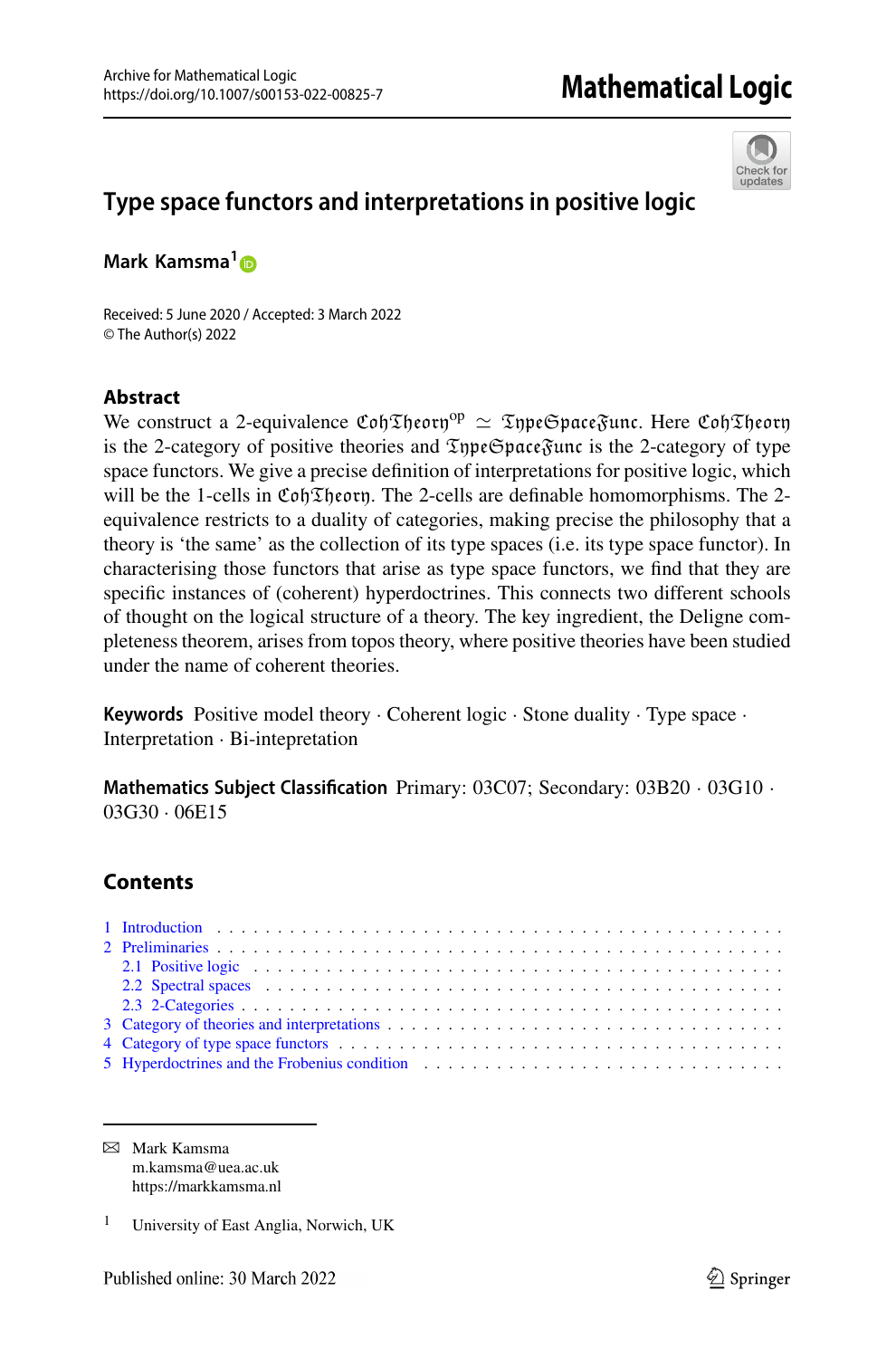| 6 Recovering a theory entries and the set of the set of the set of the set of the set of the set of the set of the set of the set of the set of the set of the set of the set of the set of the set of the set of the set of t |  |  |  |  |  |  |  |  |  |  |  |  |  |  |  |  |
|--------------------------------------------------------------------------------------------------------------------------------------------------------------------------------------------------------------------------------|--|--|--|--|--|--|--|--|--|--|--|--|--|--|--|--|
|                                                                                                                                                                                                                                |  |  |  |  |  |  |  |  |  |  |  |  |  |  |  |  |
|                                                                                                                                                                                                                                |  |  |  |  |  |  |  |  |  |  |  |  |  |  |  |  |
|                                                                                                                                                                                                                                |  |  |  |  |  |  |  |  |  |  |  |  |  |  |  |  |

#### <span id="page-1-0"></span>**1 Introduction**

For a first-order theory *T*, we can construct its Stone space  $S_n(T)$  of *n*-types. A function  $f : \{1, \ldots, n\} \rightarrow \{1, \ldots, m\}$  then induces an open continuous function  $S_m(T) \to S_n(T)$ . These are standard constructions, and we can collect this data into a functor **FinSet**<sup>op</sup>  $\rightarrow$  **Stone**. In positive logic we consider only positive existential formulas. We will consider types of positive existential formulas in all models of a positive theory. The resulting type spaces are then spectral spaces. This setting was studied by Haykazyan in [\[10](#page-27-1)].

We should mention a semantically different approach, namely the one taken by Ben-Yaacov in [\[2,](#page-27-2) [3\]](#page-27-3). In that approach, only maximal positive existential types are considered. Equivalently, those are the positive existential types realised in an existentially closed model. We discuss this distinction in semantics further in Remark [4.3.](#page-8-0)

The philosophy of type space functors is that they encode all information about a certain theory. Indeed, in  $[10,$  $[10,$ Theorem 4.4] it is shown that *T* and *T'* are isomorphic (in the category that we call **CohTheory**, Definition [3.6\)](#page-6-0) if and only if  $S(T)$  and  $S(T')$ are naturally isomorphic. This result will actually be corollary to our main theorem, from which it follows that  $S(-)$  is an equivalence of categories.

Positive logic has also been studied in topos theory via classifying toposes (see Sect. [8\)](#page-24-0), where it is called *coherent logic*. It is in fact from this world, that we get the key ingredient for our main proof: the Deligne completeness theorem (see Fact [6.10\)](#page-21-0). The definition of type space functors is semantical: a type is a set of (positive existential) formulas that is realised in some model (in the classical sense, so in **Set**). The characterisation we give is syntactical. The Deligne completeness theorem provides the link between these two.

The reader that is familiar with hyperdoctrines will recognise the characterisation of type space functors as specific (coherent) hyperdoctrines (see also Remark [5.8\)](#page-18-1). Hyperdoctrines were introduced by Lawvere [\[16](#page-27-4)] and have been studied in categorical settings (e.g. [\[6\]](#page-27-5)). Of course, type spaces have long been studied by model theorists. This paper provides a precise proof that these two approaches are in fact the same. While the objects in both approaches are the same, the 1-cells and 2-cells in our 2 categories are based on model-theoretic ideas, and are different from the categorical treatments.

*Main results* We define the 2-category  $\mathfrak{Coh}\mathfrak{The}$  of coherent theories (i.e. positive theories), interpretations and definable homomorphisms. We also define the category **CohTheory** of coherent theories and strong interpretations (both in Definition [3.6\)](#page-6-0). To this end we formulate precisely what an interpretation is in positive logic (Definition [3.1\)](#page-5-1). This generalises the usual first-order definition. In Coh Theory, two theories will be equivalent precisely when they are bi-interpretable. Isomorphisms correspond to essentially having the same Morleyisation.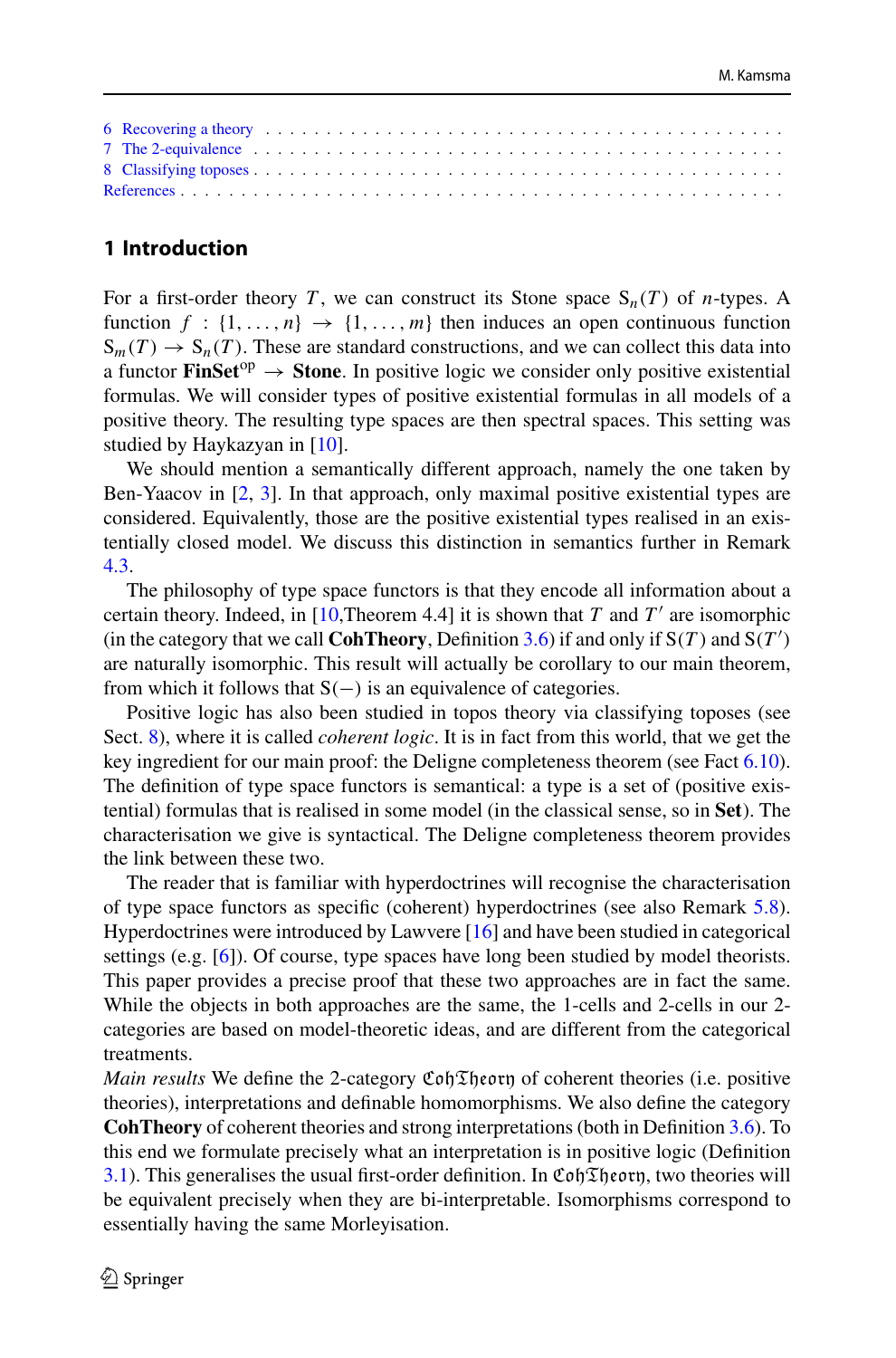We also define the 2-category TypeSpaceFunc and category **TypeSpaceFunc** of *type space functors* (Definition [4.25\)](#page-15-1). These are specific functors **FinSet**<sup>op</sup>  $\rightarrow$  **Spec**, where **Spec** denotes the category of spectral spaces (Definition [4.13\)](#page-10-0).

The usual construction of a type space  $S_n(T)$  from a theory *T* extends to a 2-functor between these 2-categories. This functor is part of a strict 2-equivalence, where the inverse 2-functor assigns a theory Th(*F*) to a type space functor *F*.

<span id="page-2-0"></span>**Theorem 1.1** *The 2-functors*

 $\mathrm{S}:\mathfrak{C}\mathfrak{of}\mathfrak{The}\mathfrak{or}\mathfrak{h}^\mathrm{op}\rightleftarrows\mathfrak{Inp}\mathfrak{e}\mathfrak{S}$ pace $\mathfrak{F}$ unc : Th

*form a 2-equivalence of 2-categories, which restricts to an equivalence*

**S** : **CohTheory<sup>op</sup>**  $\rightleftharpoons$  **<b>TypeSpaceFunc** : Th

<span id="page-2-1"></span>**Corollary 1.2** *The 2-equivalence in Theorem* [1.1](#page-2-0) *restricts to positively model complete* (*i.e. first-order*) *theories and type space functors taking their values in* **Stone***.*

There is a well-known duality  $\bf{DLat}^{op} \simeq \bf{Spec}$ , where  $\bf{DLat}$  is the category of distributive lattices. So we can view type space functors  $\text{FinSet}^{\text{op}} \to \text{Spec}$  equivalently as functors **FinSet**  $\rightarrow$  **DLat**, associating to *n* the Lindenbaum–Tarski algebra of formulas in *n* free variables. We call such functors *Lindenbaum–Tarski functors*, and collect them in a 2-category  $\mathfrak{LT}$ unc (Definition [5.6\)](#page-17-0). This exhibits type space functors as specific instances of (coherent) hyperdoctrines (Remark [5.8\)](#page-18-1).

<span id="page-2-2"></span>**Corollary 1.3** *There is a 2-equivalence of categories*

CohTheory  $\simeq$  LTFunc,

*which restricts to an equivalence*

### $\text{CohTheory} \simeq \text{LTFunc.}$

*This is induced by the equivalence in Theorem* [1.1](#page-2-0) *and the duality*  $\text{DLat}^{\text{op}} \simeq \text{Spec}$ *.* 

*Overview* We start with a brief recap of some preliminaries in Sect. [2:](#page-3-0) positive logic, spectral spaces and 2-categories. We only recall basic definitions, and refer to more extensive treatments for the interested reader.

The aim of Sect. [3](#page-5-0) is to define the 2-category  $\mathfrak{CohT}$ heory and subsequently the category **CohTheory**. For this we give a precise definition of an interpretation between theories from a syntactical point of view.

In Sect. [4](#page-7-0) we first identify the characterising properties that a type space functor of the form  $S(T)$  always has. This gives rise to a 2-category  $\mathfrak{TypeSpace}\mathfrak{Func}$  of specific functors **FinSet**<sup>op</sup>  $\rightarrow$  **Spec**. We also define a category **TypeSpaceFunc**, where the arrows are natural transformations satisfying the so-called *Beck–Chevalley condition*. We then conclude that  $S(-)$  is a functor of 2-categories.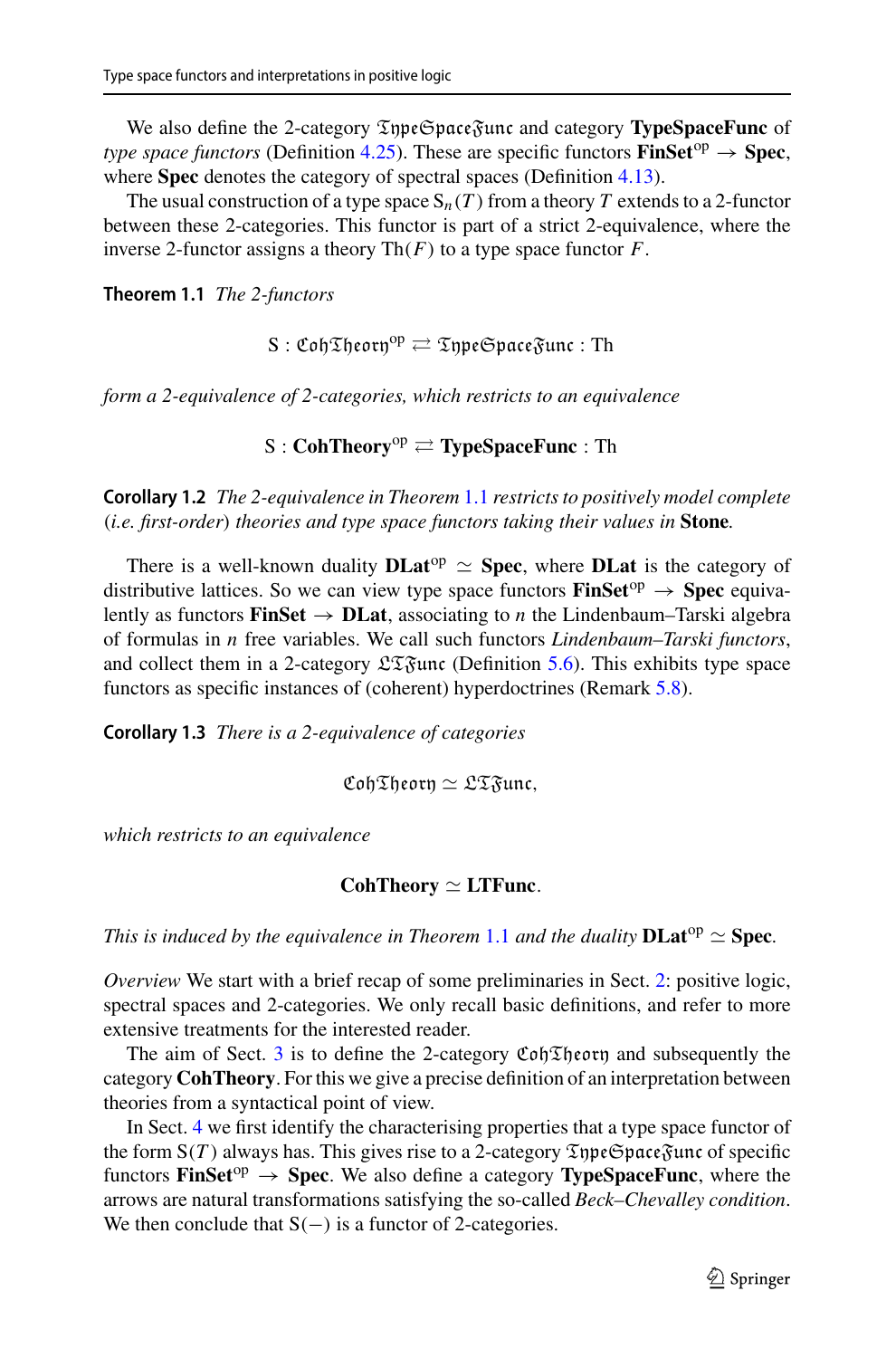Section [5](#page-15-0) deals with the syntactical perspective of type space functors, and their link to hyperdoctrines. For the main theorem, only a technical result at the start of the section is needed (Proposition [5.3\)](#page-16-0).

Section [6](#page-18-0) describes how to construct a theory  $\text{Th}(F)$  from a type space functor  $F$ , as well as how to turn this operation into a 2-functor.

Section [7](#page-22-0) contains the proof of the main theorem.

We close out with Sect. [8,](#page-24-0) linking  $\mathfrak{CohTh}$ eorn to toposes via classifying toposes.

#### <span id="page-3-1"></span><span id="page-3-0"></span>**2 Preliminaries**

# **2.1 Positive logic**

We only recall the basics of positive logic. There is a brief introduction in [\[10](#page-27-1)], and more extensive treatments in [\[2,](#page-27-2) [4,](#page-27-6) [19\]](#page-27-7). We stick to single-sorted logic. The notation and conventions for multi-sorted logic are more complicated. However, there should be no intrinsic difficulty with generalising to multi-sorted logic.

Positive logic has been studied in topos theory under the name of *coherent logic*. This section mentions both, so it can serve as a dictionary.

**Definition 2.1** Fix a signature *L*. A *coherent formula* or *positive existential formula* in *L* is one that is obtained from combining atomic formulas using  $\wedge$ ,  $\vee$ ,  $\top$ ,  $\bot$  and  $\exists$ . An *h*-inductive sentence is a sentence of the form  $\forall \bar{x}(\varphi(\bar{x}) \to \psi(\bar{x}))$  where  $\varphi$  and ψ are coherent formulas. A *coherent theory* or *positive theory* is a set of h-inductive sentences.

**Convention 2.2** Whenever we say "formula" or "theory", we mean "coherent formula" and "coherent theory" respectively. We allow empty models. All semantics refer to the classical semantics (i.e. in **Set**), unless explicitly stated otherwise.

We can encode any function symbol as its graph using a relation symbol. Having only relation symbols simplifies things, and we lose no expressive power.

**Convention 2.3** Every signature we consider is purely relational.

Any first-order theory can be presented as a coherent theory. This is done through a process called *Morleyisation*, see just after Fact 2.7 in [\[10\]](#page-27-1). We recall the following definition from there as well, giving a name to the coherent theories that are essentially first-order theories.

**Definition 2.4** A coherent theory *T* is called *positively model complete* if for every formula  $\varphi(x)$  there is a formula  $\psi(x)$  such that  $T \models \forall \bar{x}(\neg \varphi(\bar{x}) \leftrightarrow \psi(\bar{x})).$ 

Recall that  $T \models \varphi$  means that  $\varphi$  is true in every model of T. We emphasise that we really are interested in all models of *T* , rather than just the existentially closed ones. We refer once more to Remark [4.3](#page-8-0) for a discussion about the different semantics.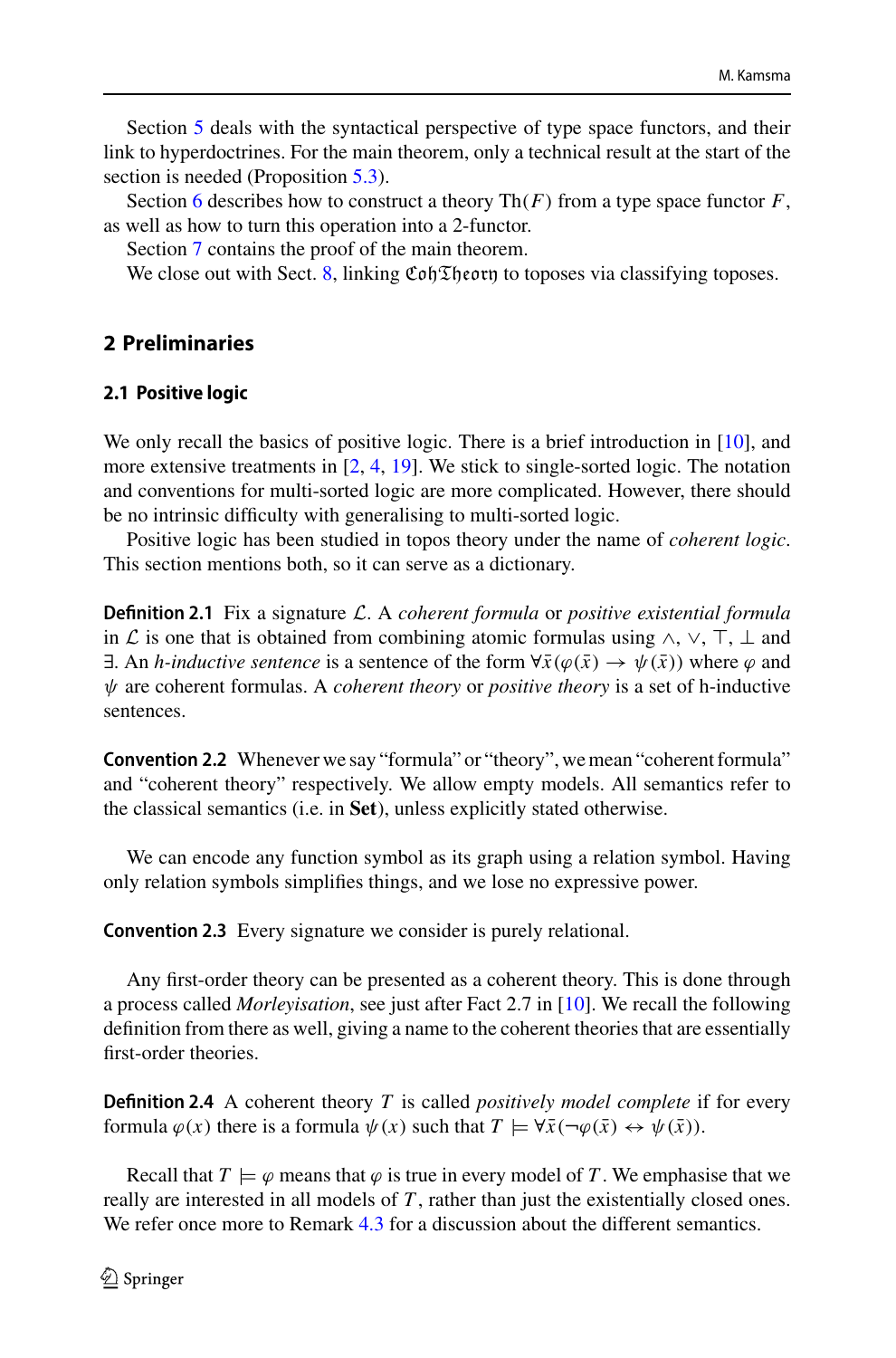# <span id="page-4-0"></span>**2.2 Spectral spaces**

For an extensive treatment of spectral spaces, see [\[9](#page-27-8)].

**Definition 2.5** For a topological space *X*, write  $K^o(X)$  for the partial order of compact open subsets. As such, we consider  $\mathcal{K}^{\circ}(X)$  as a category.

**Definition 2.6** Let *X* be a topological space. A closed set  $A \subseteq X$  is called *irreducible* (sometimes also called *hyperconnected*) if it cannot be written as the union of two proper closed subsets. We call *X* a *sober* space if every irreducible closed set is the closure of exactly one point.

**Definition 2.7** A topological space *X* is called *spectral* if it is compact,  $T_0$ , sober and such that  $\mathcal{K}^o(X)$  is closed under finite intersections and forms a basis of the topology. A continuous function  $f: X \to Y$  of spectral spaces is called a *spectral map* if the preimage of a compact open set is compact open. We define **Spec** to be the category of spectral spaces and spectral maps.

<span id="page-4-2"></span>**Fact 2.8** ([\[9](#page-27-8),1.3.4 and 1.3.20]) *A spectral space is T*<sup>1</sup> *iff it is Hausdorff iff it is a Stone space.*

We write **DLat** for the category of distributive lattices with distributive lattice homomorphisms. There is a duality  $\bf{DLat}^{op} \simeq \bf Spec$ , see for example [\[12,](#page-27-9)Section II.3] or [\[9,](#page-27-8)Section 3.2], called the Stone duality for distributive lattices.

Let *L* be a distributive lattice, then the space associated to it is Spec(*L*), the *spectrum of L*. Its points are prime filters on *L*, and the sets

$$
\{F \in \text{Spec}(L) : a \in F\},\
$$

where  $a \in L$ , form a basis of compact open sets. A homomorphism  $f: L \to L'$  of distributive lattices, induces a spectral map  $Spec(L') \rightarrow Spec(L)$  by sending a prime filter  $F'$  on  $L'$  to  $f^{-1}(F')$ .

Conversely, given a spectral space  $X$ , the corresponding distributive lattice is given by  $K^{o}(X)$  and a spectral map  $f: X \rightarrow X'$  induces a homomorphism of distributive lattices  $f^{-1}: \mathcal{K}^o(X') \to \mathcal{K}^o(X)$ .

#### <span id="page-4-1"></span>**2.3 2-Categories**

For an extensive treatment of 2-categories see [\[13](#page-27-10), Section B1.1] or [\[15\]](#page-27-11). In this paper we will only be interested in strict 2-categories and strict 2-functors.

**Convention 2.9** We use the font Category for (strict) 2-categories, and **Category** for (normal) categories. We denote by  $\mathfrak{Cat}gory^{op}$  the 2-category where all 1-cells are reversed, but the direction of the 2-cells does not change.

In addition to objects (0-cells) and arrows (1-cells), a 2-category also has 2-cells, which are morphisms between 1-cells. This allows for the notion of *equivalence* in a 2-category: two objects *A* and *B* are equivalent if there are 1-cells  $f : A \rightarrow B$  and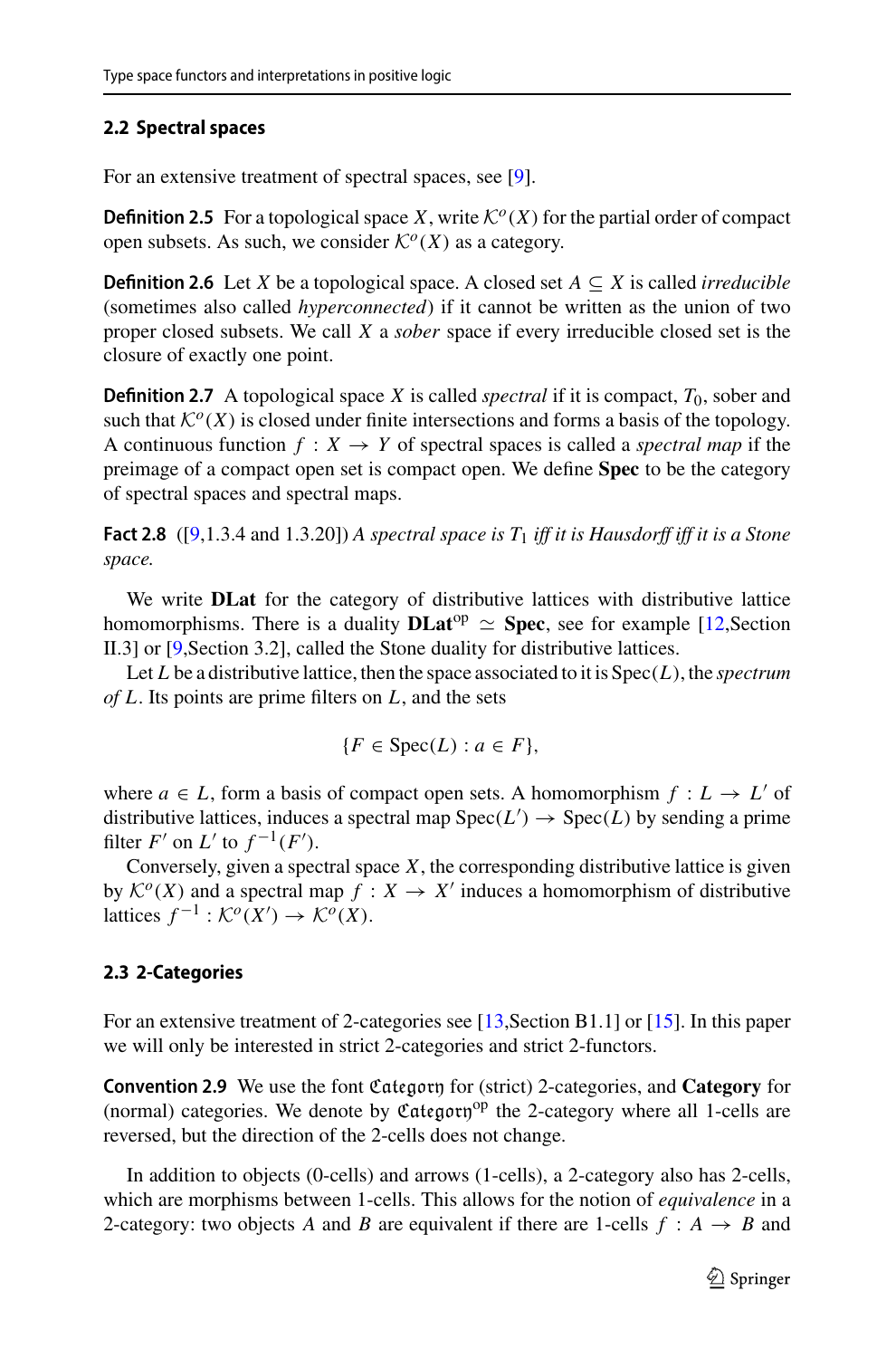$g : B \to A$  such that their compositions are isomorphic, via 2-cells, to the identity. So for example, bi-interpretability of theories is the same thing as being equivalent in the appropriate 2-category, see Remark [3.7.](#page-7-1)

Note that there are two different ways of composing 2-cells. The first, and most obvious, way is called *vertical composition*: given 1-cells  $f$ ,  $g$ ,  $h : A \rightarrow B$  and 2cells  $\alpha : f \Rightarrow g$  and  $\beta : g \Rightarrow h$  we can form a 2-cell  $\beta \alpha : f \Rightarrow h$ . Then there is also *horizontal composition*, which works as follows. Suppose we have a diagram as below:



Then the horizontal composition of  $\alpha$  and  $\beta$  yields a 2-cell  $\beta * \alpha : gf \Rightarrow g'f'$ . Of course, these compositions are subject to certain axioms, but these are not relevant for this paper and so we will not go into them here.

Throughout the paper we have simplified results to normal categories as well. This should help if the reader is less familiar with 2-categories.

#### <span id="page-5-0"></span>**3 Category of theories and interpretations**

<span id="page-5-1"></span>**Definition 3.1** Let *T* and *T'* be theories in signatures  $\mathcal L$  and  $\mathcal L'$  respectively. An *interpretation*  $(\Gamma, k) : T \to T'$ , where  $k \geq 1$ , assigns to each *n*-ary relation symbol *R* in *T* (including the binary symbol for equality) an *nk*-ary  $\mathcal{L}'$ -formula  $\Gamma(R)$ . This can be extended uniquely to a function sending  $\mathcal{L}$ -formulas to  $\mathcal{L}'$ -formulas. We then also require for all *L*-formulas  $\varphi(\bar{x})$  and  $\psi(\bar{x})$  that precisely have free variables  $\bar{x}$  (i.e. they all appear in the formulas):

$$
T \models \forall \bar{x}(\varphi(\bar{x}) \rightarrow \psi(\bar{x})) \implies T' \models \forall \bar{x}_1 \dots \bar{x}_n(\Gamma(\varphi)(\bar{x}_1, \dots, \bar{x}_n) \rightarrow \Gamma(\psi)(\bar{x}_1, \dots, \bar{x}_n)).
$$

An interpretation  $(\Gamma, 1) : T \to T'$  that interprets equality as equality is called a *strong interpretation,* and we simplify the notation to  $\Gamma : T \to T'$ .

What we call strong interpretation is just called "interpretation" in [\[10](#page-27-1),Definition 4.3]. The same name is also used in topos theory for something in between our notions of strong interpretation and interpretation, see Remark [8.2.](#page-25-0) However, the model-theoretic notion of interpretation for first-order logic already exists and does in fact coincide with our definition for positively model complete theories, see e.g. [\[11](#page-27-12), Chapter 5].

<span id="page-5-2"></span>*Remark 3.2* Let  $(\Gamma, k)$  :  $T \rightarrow T'$  be an interpretation and let  $M \models T'$ . Then we can define a model  $\Gamma^*(M)$  as follows. The formula  $\Gamma(x = y)$  defines an equivalence relation on  $A = \{\bar{a} \in M^k : M \models \Gamma(x = x)(\bar{a})\}$ . As underlying set for  $\Gamma^*(M)$  we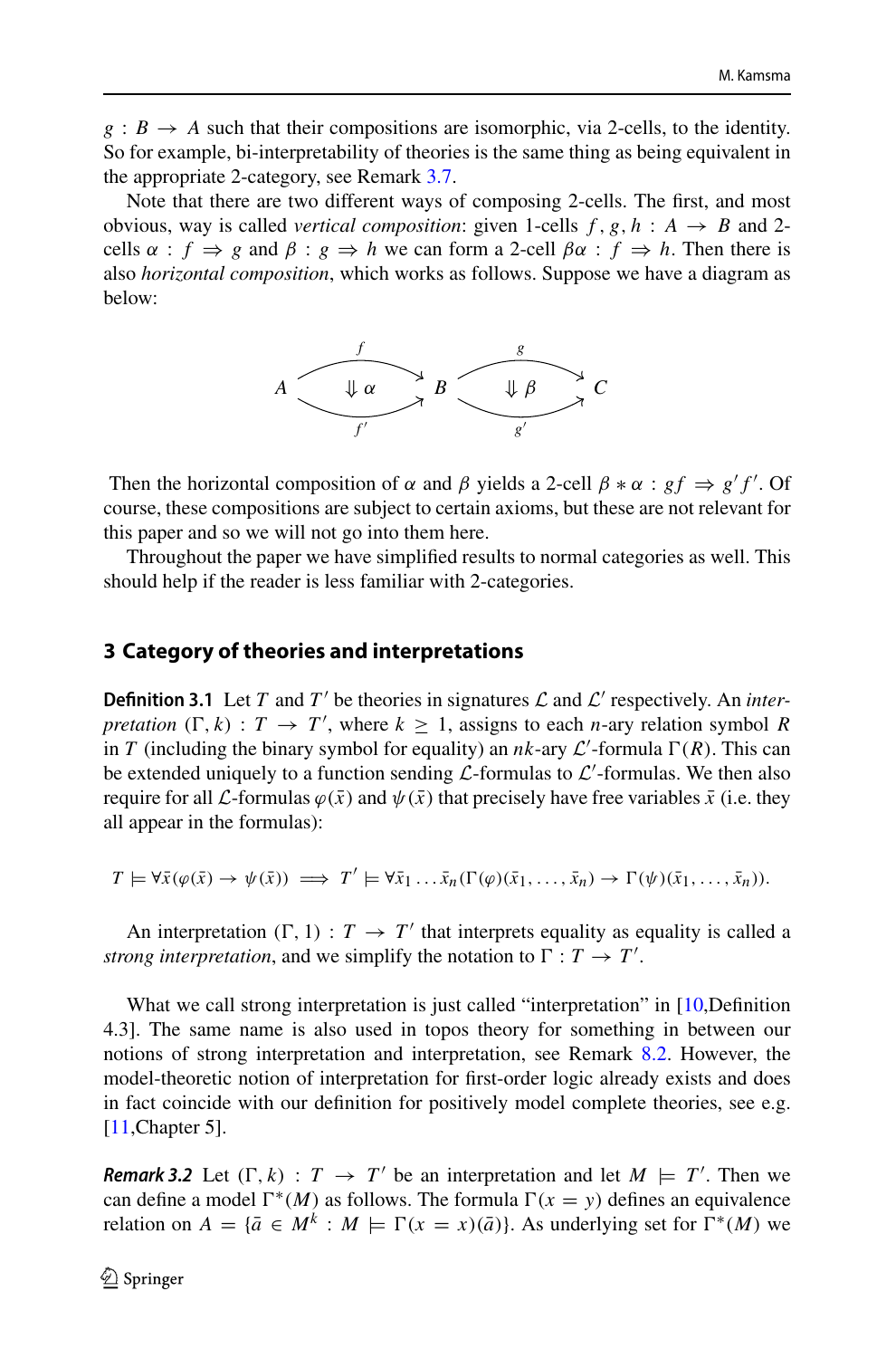take  $A/\Gamma(x = y)$ . An *n*-ary relation symbol *R* is then interpreted as

$$
\{([\bar{a}_1],\ldots, [\bar{a}_n]) \in \Gamma^*(M)^n : M \models \Gamma(R)(\bar{a}_1,\ldots,\bar{a}_n)\},\
$$

where  $[\bar{a}]$  denotes the equivalence class of  $\bar{a}$ . The fact that  $(\Gamma, k)$  is an interpretation makes this well-defined. By induction we see that  $\Gamma^*(M) \models \varphi([\bar{a}_1], \ldots, [\bar{a}_n])$  if and only if  $M \models \Gamma(\varphi)(\bar{a}_1, \ldots, \bar{a}_n)$ . So in particular,  $\Gamma^*(M)$  is a model of *T*.

For a strong interpretation  $\Gamma : T \to T'$ , the underlying set of  $\Gamma^*(M)$  is the same as for *M* itself.

*Remark 3.3* With the notation of Definition [3.1:](#page-5-1) given any  $\mathcal{L}$ -formula  $\varphi(\bar{x})$ , where *not* all  $\bar{x}$  appear, we can easily make them appear by considering the equivalent formula  $\varphi(\bar{x}) \wedge \bar{x} = \bar{x}$  (where  $\bar{x} = \bar{x}$  is short for a conjunction of equalities). The point of course is that  $\Gamma(\varphi)$  and  $\Gamma(\varphi \wedge \bar{x} = \bar{x})$  may not be equivalent, because  $\Gamma(x = x)$  may not be the entire domain.

<span id="page-6-1"></span>**Definition 3.4** Let  $(\Gamma, k)$ ,  $(\Gamma', k') : T \to T'$  be interpretations. A *morphism of inter-* $$ of  $T'$  such that:

(1)  $T' \models \forall \bar{x} (\Gamma(x = x)(\bar{x}) \rightarrow \exists \bar{y} \theta(\bar{x}, \bar{y})),$ 

- $(T') \models \forall \bar{x} \, \bar{y}(\theta(\bar{x}, \bar{y}) \rightarrow \Gamma(x = x)(\bar{x}) \land \Gamma'(y = y)(\bar{y})),$
- $(T \models \forall \bar{x} \bar{x}' \bar{y} (\theta(\bar{x}, \bar{y}) \land \Gamma(x = x') (\bar{x}, \bar{x}') \rightarrow \theta(\bar{x}', \bar{y})),$
- $(T \models \forall \bar{x} \, \bar{y} \, \bar{y}'(\theta(\bar{x}, \bar{y}) \wedge \Gamma'(y = y')(\bar{y}, \bar{y}') \rightarrow \theta(\bar{x}, \bar{y}'))$
- (5) for every formula  $\varphi(x_1, \ldots, x_n)$  in the language of *T*, we have:

$$
T' \models \forall \bar{x}_1 \ldots \bar{x}_n \bar{y}_1 \ldots \bar{y}_n (\Gamma(\varphi)(\bar{x}_1, \ldots, \bar{x}_n) \wedge \bigwedge_{i=1}^n \theta(\bar{x}_i, \bar{y}_i) \rightarrow \Gamma'(\varphi)(\bar{y}_1, \ldots, \bar{y}_n)).
$$

This simplifies to  $T' \models \Gamma(\varphi) \rightarrow \Gamma'(\varphi)$  for formulas without free variables.

Two morphisms of interpretations are considered to be equal if they are equivalent formulas, modulo the relevant theory.

Given morphisms  $\theta(\bar{x}, \bar{y}) : (\Gamma, k) \to (\Gamma', k')$  and  $\eta(\bar{y}, \bar{z}) : (\Gamma', k') \to (\Gamma'', k'')$ , we define their composition to be  $\exists \bar{y}(\theta(\bar{x}, \bar{y}) \wedge \eta(\bar{y}, \bar{z}))$ . One easily checks that this defines a morphism  $(\Gamma, k) \rightarrow (\Gamma'', k'').$ 

<span id="page-6-2"></span>*Remark 3.5* Let *M* be a model of  $T'$  and use the notation from Definition [3.4.](#page-6-1) Then  $\theta$  defines a homomorphism  $f_{\theta} : \Gamma^*(M) \to \Gamma'^*(M)$ . For an equivalence class  $[\bar{a}] \in$  $\Gamma^*(M)$  we let  $[\bar{b}] \in \Gamma'^*(M)$  be such that  $M \models \theta(\bar{a}, \bar{b})$ , and we set  $f_{\theta}([\bar{a}]) = [\bar{b}]$ .

<span id="page-6-0"></span>**Definition 3.6** The *2-category of theories* CohTheory has as objects theories, as 1-cells interpretations and as 2-cells morphisms of interpretations. Horizontal composition is defined as follows. Consider the following diagram

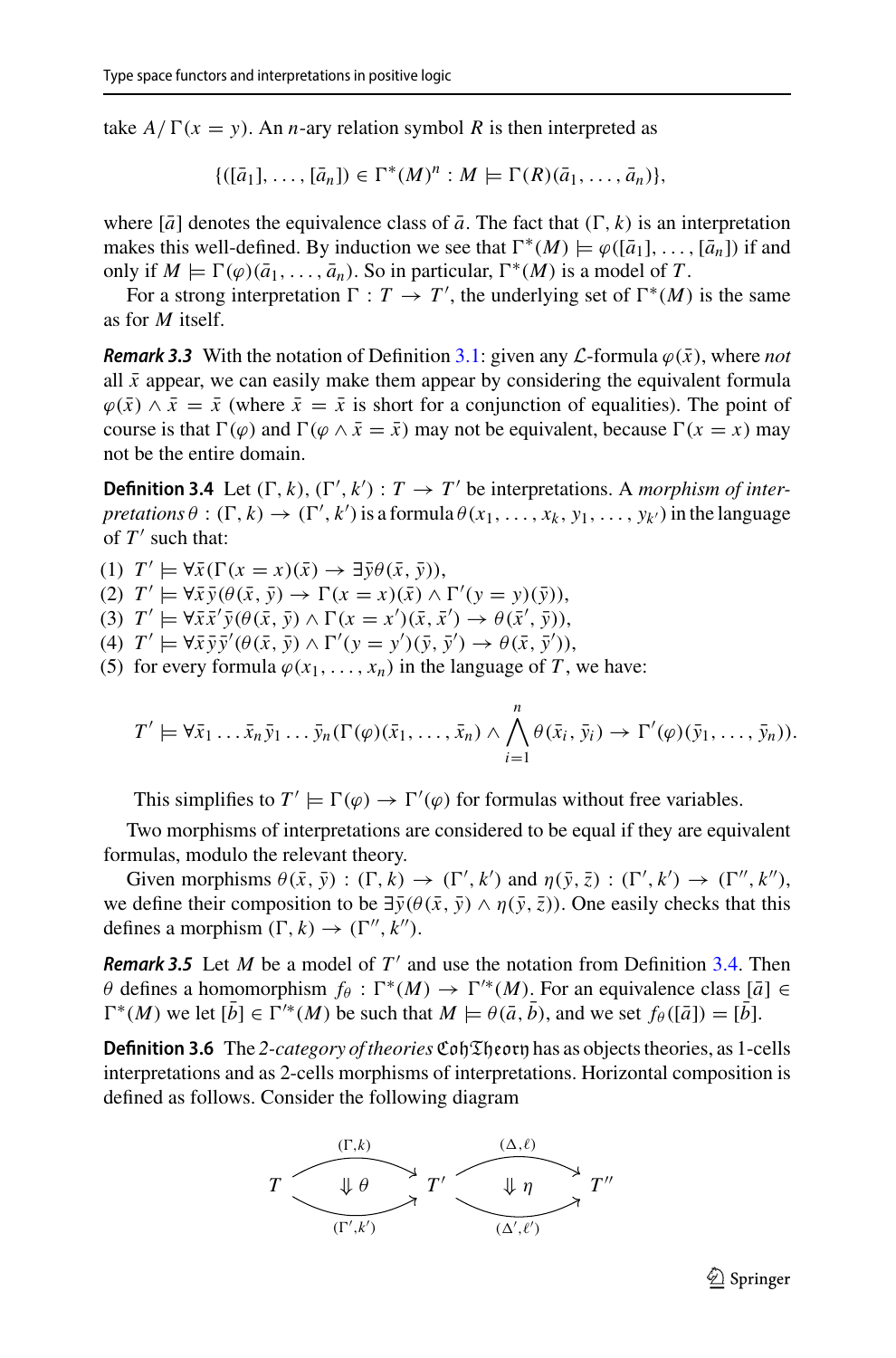Then  $\eta * \theta$  is the following formula:

$$
\exists \bar{y}_1 \ldots \bar{y}_{k'} \left( \Delta(\theta)(\bar{x}_1, \ldots, \bar{x}_k, \bar{y}_1, \ldots, \bar{y}_{k'}) \wedge \bigwedge_{i=1}^{k'} \eta(\bar{y}_i, \bar{z}_i) \right),
$$

where each  $\bar{x}_i$  and  $\bar{y}_i$  is of length  $\ell$  and each  $\bar{z}_i$  is of length  $\ell'$ .

The *category of theories* **CohTheory** has as objects theories and as arrows strong interpretations.

<span id="page-7-1"></span>Checking that  $\mathfrak{C}$  of  $\mathfrak{D}$  from satisfies the axioms of a strict 2-category is lengthy, but straightforward and we omit the proof.

*Remark 3.7* An equivalence of two theories *T* and  $T'$  in Coh Theory consists of interpretations  $(\Gamma, k) : T \to T'$  and  $(\Gamma', k') : T' \to T$  such that both compositions are isomorphic, via 2-cells, to the relevant identity interpretations. Such 2-cells corre-spond to definable isomorphisms (see Remark [3.5\)](#page-6-2). So equivalences in CohTheorn are precisely bi-interpretations.

#### <span id="page-7-0"></span>**4 Category of type space functors**

We start this section by recalling some definitions and facts. From Definition [4.13](#page-10-0) on we make and treat new definitions.

**Definition 4.1** Let *T* be a theory, let *M* be a model of *T* and let  $\bar{a} \in M$  be a tuple of elements. The *(coherent)* type of  $\bar{a}$  is defined as:

$$
ctp^{M}(\bar{a}) = \{ \varphi(\bar{x}) : M \models \varphi(\bar{a}) \}.
$$

A *type* in free variables  $\bar{x}$  is a set of formulas  $p(\bar{x})$  such that  $p(\bar{x}) = \text{ctp}^M(\bar{a})$  for some model *M* of *T* and some  $\bar{a} \in M$ .

<span id="page-7-2"></span>The category of all natural numbers together with all maps between them is a skeleton of the category of finite sets **FinSet**, so we can identify those categories.

**Definition 4.2** We define the *type space functor*  $S(T)$ : **FinSet**<sup>op</sup>  $\rightarrow$  **Spec** of a theory *T* as follows.

Let  $n \geq 0$  be a natural number. Then we define  $S_n(T)$  to be the set of all types in *n* free variables. For a formula  $\varphi$  we write  $[\varphi] = \{p \in S_n(T) : \varphi \in p\}$ , and we topologise  $S_n(T)$  by taking these sets as basic opens. We call  $S_n(T)$  the *type space* of *T* in *n* free variables.

For a natural number *n*, we write  $\mathbf{n} = \{1, \ldots, n\}$ . For a function  $f : \mathbf{n} \to \mathbf{m}$ , we define a function  $S_f(T)$ :  $S_m(T) \rightarrow S_n(T)$  as follows:

$$
S_f(T)(p) = \{ \varphi(x_1, \ldots, x_n) : \varphi(x_{f(1)}, \ldots, x_{f(n)}) \in p(x_1, \ldots, x_m) \}.
$$

Semantically, for a realisation  $\bar{a} \in M$  of p, we get  $S_f(T)(p) = \text{ctp}^M(a_{f(1)}, \ldots,$  $a_{f(n)}$ ).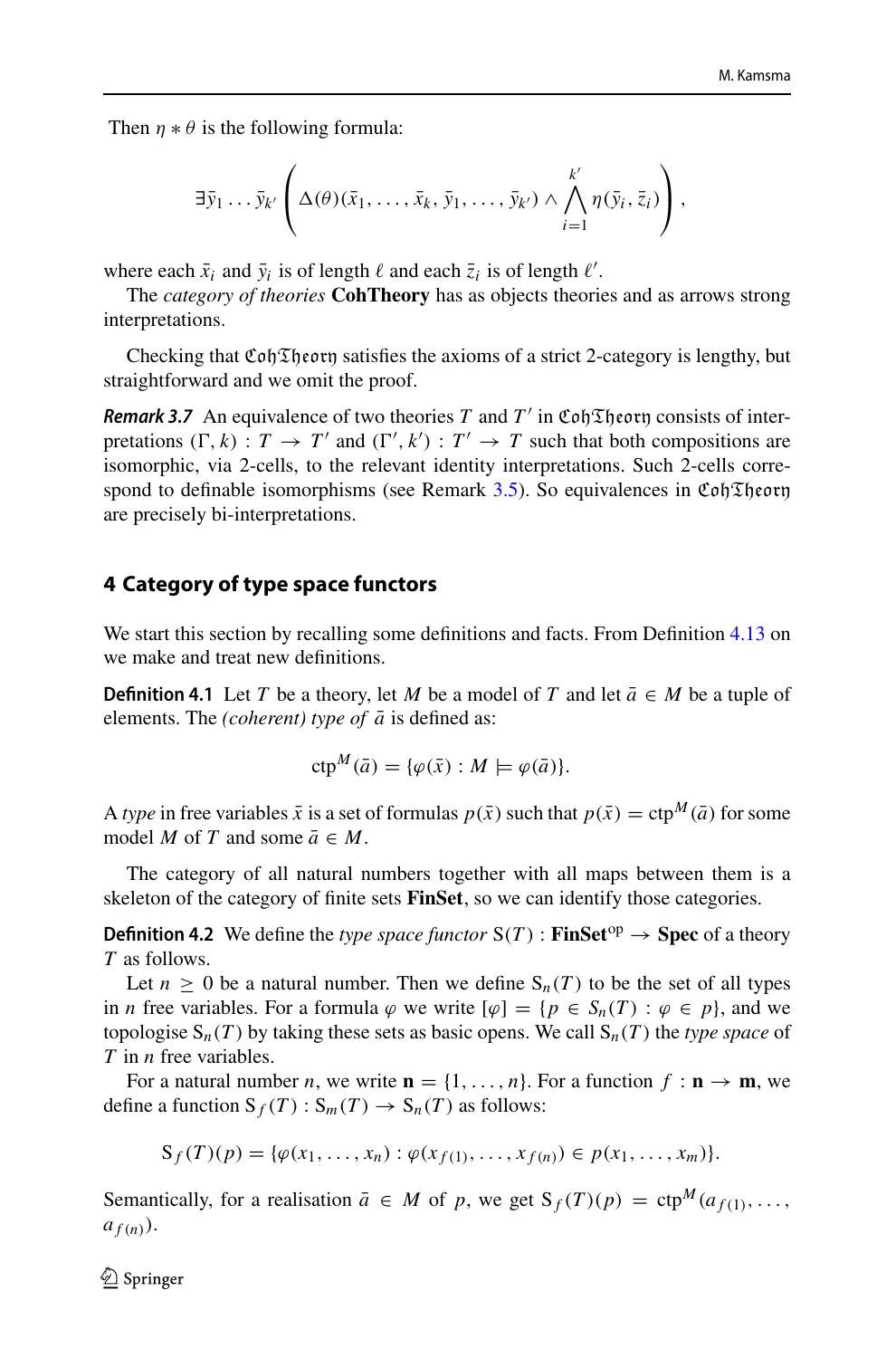The elements in **n** are indices of variables, for which we prefer to start at 1 rather than 0. The more common notation for **n** would be  $[n]$ , but we do not want to confuse it with the notation  $\lbrack \varphi \rbrack$  for compact open set in a type space.

<span id="page-8-0"></span>*Remark 4.3* In [\[2,](#page-27-2) [3\]](#page-27-3) type space functors in positive logic are also studied, but for different semantics. They only consider existentially closed models. Recall that a model *M* of some theory *T* is called *existentially closed* (abbreviated as *e.c.*) if for any  $\bar{a} \in M$  and any formula  $\varphi(\bar{x})$  the following holds: whenever there is a homomorphism  $f: M \to N$ , where  $N \models T$ , such that  $N \models \varphi(f(\bar{a}))$  then already  $M \models \varphi(\bar{a})$ .

The types realised in e.c. models are exactly the maximal types. So in this approach the following set of types is considered:

 $M_n(T) = \{ \text{ctp}^M(\bar{a}) : \bar{a} \text{ is an } n \text{-tuple in an e.c. model } M \text{ of } T \}.$ 

Note that we used a different notation from [\[2](#page-27-2), [3\]](#page-27-3) to avoid clashes with our own notation  $(S_n(T)$  is used there too). This set  $M_n(T)$  is then also topologised differently, namely by taking the sets  $[\varphi] = \{p \in M_n(T) : \varphi \in p\}$  as a basis of *closed* sets, rather than open sets. This way we end up with a compact  $T_1$  space, where the closed sets correspond to partial types (i.e. consistent sets of formulas).

A lot of model theory has been succesfully developed in this setting (e.g. [\[2](#page-27-2)[–4,](#page-27-6) [19\]](#page-27-7)). However, as Haykazyan notes in [\[10\]](#page-27-1) this means that in the above setup there is no distinction between definable and type-definable sets.

Interestingly there is a link between the two approaches, as studied in the final two sections of [\[10\]](#page-27-1). For example, an omitting types theorem is proved for e.c. models, using the spaces  $S_n(T)$  rather than  $M_n(T)$ .

<span id="page-8-1"></span>**Fact 4.4** *Let T be a theory, then:*

(i)  $U \subseteq S_n(T)$  *is compact and open iff*  $U = [\varphi]$  *for some formula*  $\varphi$ *,* 

(ii) *T* is positively model complete iff  $S_n(T)$  is a Stone space for all  $n \geq 0$ ,

(iii) *for any*  $f : \mathbf{n} \to \mathbf{m}$ *, the map*  $S_f(T)$  *is spectral and open.* 

*Proof* Fact (i) follows from compactness and is [\[10,](#page-27-1)Lemma 3.4]. For (ii): note that *T* is positively model complete if and only if  $S_n(T)$  is Hausdorff for all  $n \geq 0$ , by [\[10](#page-27-1),Proposition 3.8]. Which is equivalent to  $S_n(T)$  being a Stone space for all  $n \geq 0$ , by Fact [2.8.](#page-4-2) Finally, (iii) is precisely [\[10,](#page-27-1)Proposition 4.1].

*Remark 4.5* In the proof of [\[10,](#page-27-1)Proposition 4.1] an explicit description is given of the images and preimages of compact open sets. These explicit descriptions are useful, so we repeat them here:

$$
S_f(T)(\left[\varphi(x_1,\ldots,x_m)\right]) = [\exists y_1\ldots y_m(\varphi(y_1,\ldots,y_m)\wedge x_1 = y_{f(1)}\wedge\ldots\wedge x_n = y_{f(n)})],
$$

and

$$
S_f(T)^{-1}([\psi(x_1,\ldots,x_n)]) = [\psi(x_{f(1)},\ldots,x_{f(n)})].
$$

Taking the direct image corresponds to introducing existential quantifiers and identifying variables. Taking the preimage corresponds to substitution of variables.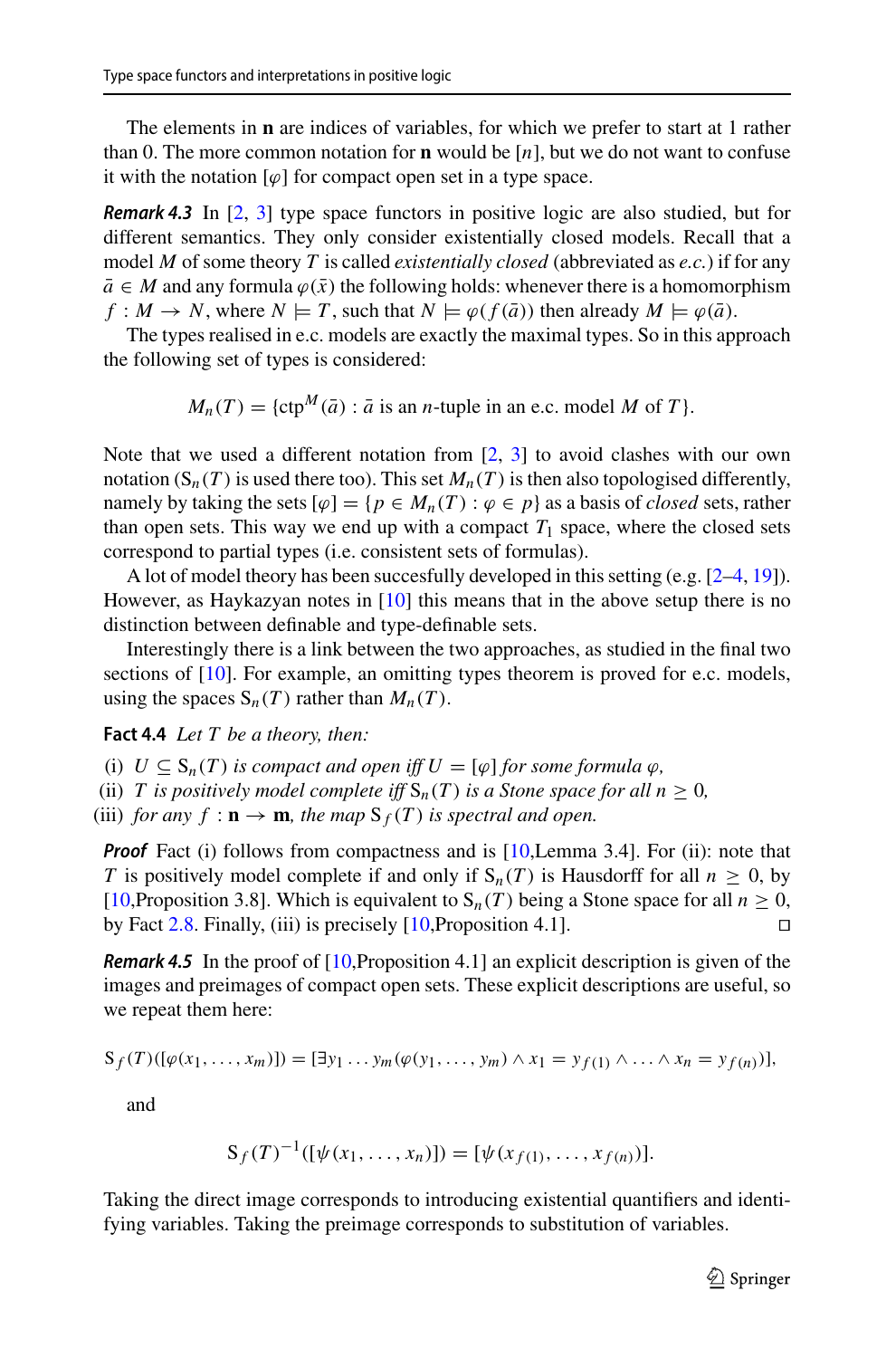*Remark 4.6* For every  $f : \mathbf{n} \to \mathbf{m}$ , we have a functor  $S_f(T)^{-1} : \mathcal{K}^o(S_n(T)) \to$  $\mathcal{K}^{\circ}(\mathbf{S}_m(T))$ , because  $\mathbf{S}_f(T)$  is a spectral map. We also have a functor  $\mathbf{S}_f(T)$  :  $\mathcal{K}^o(S_m(T)) \to \mathcal{K}^o(S_n(T))$  by taking direct images, because  $S_f(T)$  is an open continuous map. This gives rise to an adjoint pair of functors  $S_f(T) \rightharpoonup S_f(T)^{-1}$ .

For a logical formula, it does not matter if we first quantify and identify variables and then substitute, or the other way around. This can be expressed by what is called the Beck–Chevalley condition (see e.g. [\[18](#page-27-13),Section IV.9]). We will give a simplified definition for our situation.

<span id="page-9-0"></span>**Definition 4.7** Suppose that we have a commuting square of open spectral maps as below on the left. Then we say that that square satisfies the *Beck–Chevalley condition* if the induced square on the right commutes.

$$
\begin{array}{ccc}\nA & \xrightarrow{f} & B & \mathcal{K}^o(A) & \xleftarrow{f^{-1}} \mathcal{K}^o(B) \\
\downarrow s & \downarrow h & \Rightarrow & s & \downarrow h \\
C & \xrightarrow{k} & D & \mathcal{K}^o(C) & \xleftarrow{k-1} \mathcal{K}^o(D)\n\end{array}
$$

In the notation of Definition [4.7](#page-9-0) we have for every  $U \in \mathcal{K}^{\circ}(B)$  that

$$
gf^{-1}(U) \subseteq gf^{-1}h^{-1}h(U) = gg^{-1}k^{-1}h(U) \subseteq k^{-1}h(U).
$$

Here we used the commutativity of the original square for the equality in the middle, because from that we immediately get  $f^{-1}h^{-1} = g^{-1}k^{-1}$ . We thus obtain the following fact.

<span id="page-9-2"></span>**Fact 4.8** *In the notation of Definition* [4.7](#page-9-0)*, the Beck–Chevalley condition is equivalent to having*  $k^{-1}h(U) \subseteq gf^{-1}(U)$  *for all*  $U \in \mathcal{K}^o(B)$ *.* 

<span id="page-9-1"></span>*Example 4.9* Let *T* be a theory. Let  $f : \mathbf{n} \to \mathbf{n} + 1$  be the inclusion. Let  $g : \mathbf{n} \to \mathbf{m}$  be any function. Let  $f' : \mathbf{m} \to \mathbf{m} + 1$  and  $g' : \mathbf{n} + 1 \to \mathbf{m} + 1$  be the pushout of f and *g*. That is,  $f'$  is the inclusion and  $g'$  is the extension of *g* such that  $g'(n+1) = m+1$ . Then this induces a commutative square

$$
S_{m+1}(T) \xrightarrow{S_{g'}(T)} S_{n+1}(T)
$$
  
\n
$$
S_{f'}(T) \downarrow \qquad S_{n}(T)
$$
  
\n
$$
S_{m}(T) \xrightarrow[S_{g}(T)} S_{n}(T)
$$

This square satisfies the Beck–Chevalley condition, which comes down to having

$$
[\exists x_{n+1}\varphi(x_{g(1)},\ldots,x_{g(n)},x_{n+1})]=[\exists x_{m+1}\varphi(x_{g'(1)},\ldots,x_{g'(n)},x_{g'(n+1)})],
$$

for every formula  $\varphi(x_1,\ldots,x_{n+1})$ . Indeed, this equality holds because the right side is just

$$
[\exists x_{m+1}\varphi(x_{g(1)},\ldots,x_{g(n)},x_{m+1})]
$$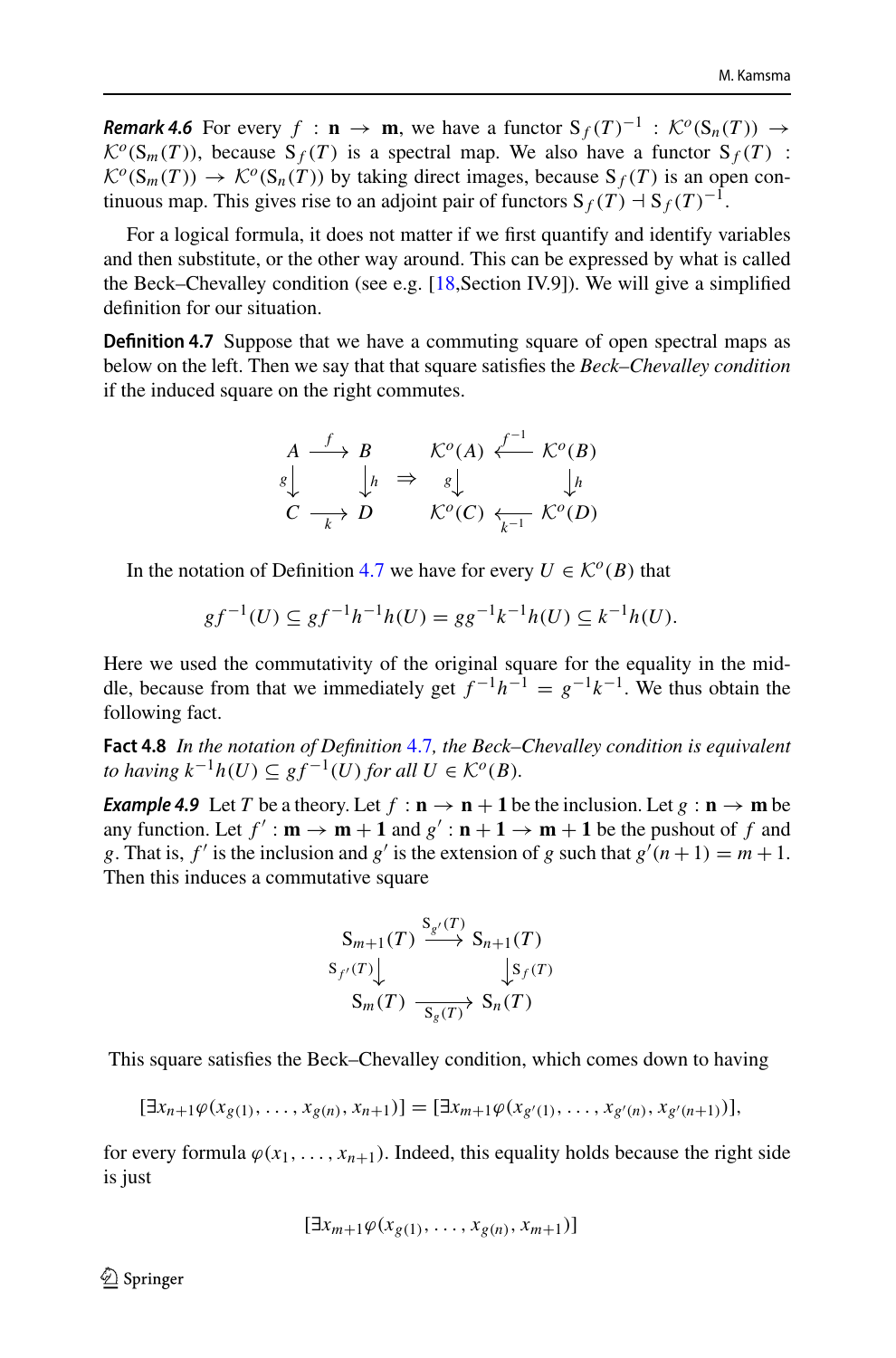<span id="page-10-1"></span>and  $m + 1$  is not in the range of g.

*Example 4.10* Let *T* be a theory. Let  $f : \mathbf{n} + 1 \to \mathbf{n}$  be the identity on **n** and  $f(n+1) =$ *n*. Let  $g : \mathbf{n} + \mathbf{1} \to \mathbf{m}$  be any function. Denote by  $f' : \mathbf{m} \to \mathbf{k}$  and  $g' : \mathbf{n} \to \mathbf{k}$  the pushout of *f* and *g*. Again, this pushout induces a commutative square like in Example [4.9,](#page-9-1) and again this square satisfies the Beck–Chevalley condition. In this case it comes down to the equality

$$
[\varphi(x_{g(1)},...,x_{g(n)}) \wedge x_{g(n)} = x_{g(n+1)}] = [\exists y_1 ... y_k (\varphi(y_{g'(1)},...,y_{g'(n)}) \wedge x_1 = y_{f'(1)} \wedge ... \wedge x_m = y_{f'(m)})],
$$

for every formula  $\varphi(x_1, \ldots, x_n)$ .

By Fact [4.8](#page-9-2) we only have to check that the first formula implies the second. So we let  $x_1, \ldots, x_m$  be such that  $\varphi(x_{g(1)}, \ldots, x_{g(n)})$  and  $x_{g(n)} = x_{g(n+1)}$ . Define  $\alpha : \mathbf{n} \to$  ${x_1, \ldots, x_m}$  by  $\alpha(i) = x_{g(i)}$ , and let  $\beta : \mathbf{m} \to \{x_1, \ldots, x_m\}$  be given by  $\beta(i) = x_i$ . Then since  $x_{g(n)} = x_{g(n+1)}$  we have that  $\alpha f = \beta g$ , so by the universal property of the pushout there is  $\gamma : \mathbf{k} \to \{x_1, \ldots, x_m\}$ . We take  $y_i = \gamma(i)$  for all  $1 \le i \le k$ , then one easily verifies that  $\varphi(y_{g'(1)},..., y_{g'(n)}) \wedge x_1 = y_{f'(1)} \wedge ... \wedge x_m = y_{f'(m)}$  holds, as required.

<span id="page-10-2"></span>**Proposition 4.11** *Let T be a theory. Any pushout square in* **FinSet** *induces a commutative square under the image of* S(*T* )*, which satisfies the Beck–Chevalley condition.*

*Proof* In Example [4.9](#page-9-1) and Example [4.10](#page-10-1) we have verified this claim for specific functions *f* . Up to isomorphism, every function in **FinSet** decomposes as such functions. So by composing squares we conclude that the claim indeed holds for any pushout square.  $\Box$ 

We can now characterise those functors that arise as type space functors.

**Convention 4.12** Let  $F : \textbf{FinSet}^{\text{op}} \to \textbf{Spec}$  be a functor, we denote by  $F_n$  and  $F_f$ the images of *n* and  $f : \mathbf{n} \to \mathbf{m}$  respectively, to match the notation of  $S(T)$ .

<span id="page-10-0"></span>**Definition 4.13** A functor  $F : \textbf{FinSet}^{\text{op}} \to \textbf{Spec}$  is called *open* if every map in its image is open. Such an open functor is called a *type space functor* if for every pushout in **FinSet**, the induced square satisfies the Beck–Chevalley condition.

$$
\begin{array}{cccc}\n\mathbf{a} & \xleftarrow{f} & \mathbf{b} & F_a \xrightarrow{F_f} & F_b & \mathcal{K}^o(F_a) & \xleftarrow{F_f^{-1}} \mathcal{K}^o(F_b) \\
\text{s}\uparrow \text{pushout} & \uparrow_h \Rightarrow F_s \downarrow \text{ satisfies B.C.} & \downarrow F_h \text{ i.e. } F_s \downarrow \text{ commutes } \downarrow F_h \\
\mathbf{c} & \xleftarrow{k} & \mathbf{d} & F_c \xrightarrow{F_k} & F_d & \mathcal{K}^o(F_c) & \xleftarrow{F_k^{-1}} \mathcal{K}^o(F_d)\n\end{array}
$$

The discussion below is interesting in its own right, but not relevant for the rest of the paper, so the reader may skip to after Example [4.15](#page-12-0) if they so wish. In [\[2](#page-27-2),Definition 2.18] there is a condition called the "amalgamation property" which is related to the Beck–Chevalley condition. Recall that in their setup only maximal types are considered (see Remark [4.3\)](#page-8-0). If we restrict our setup to consider theories where all types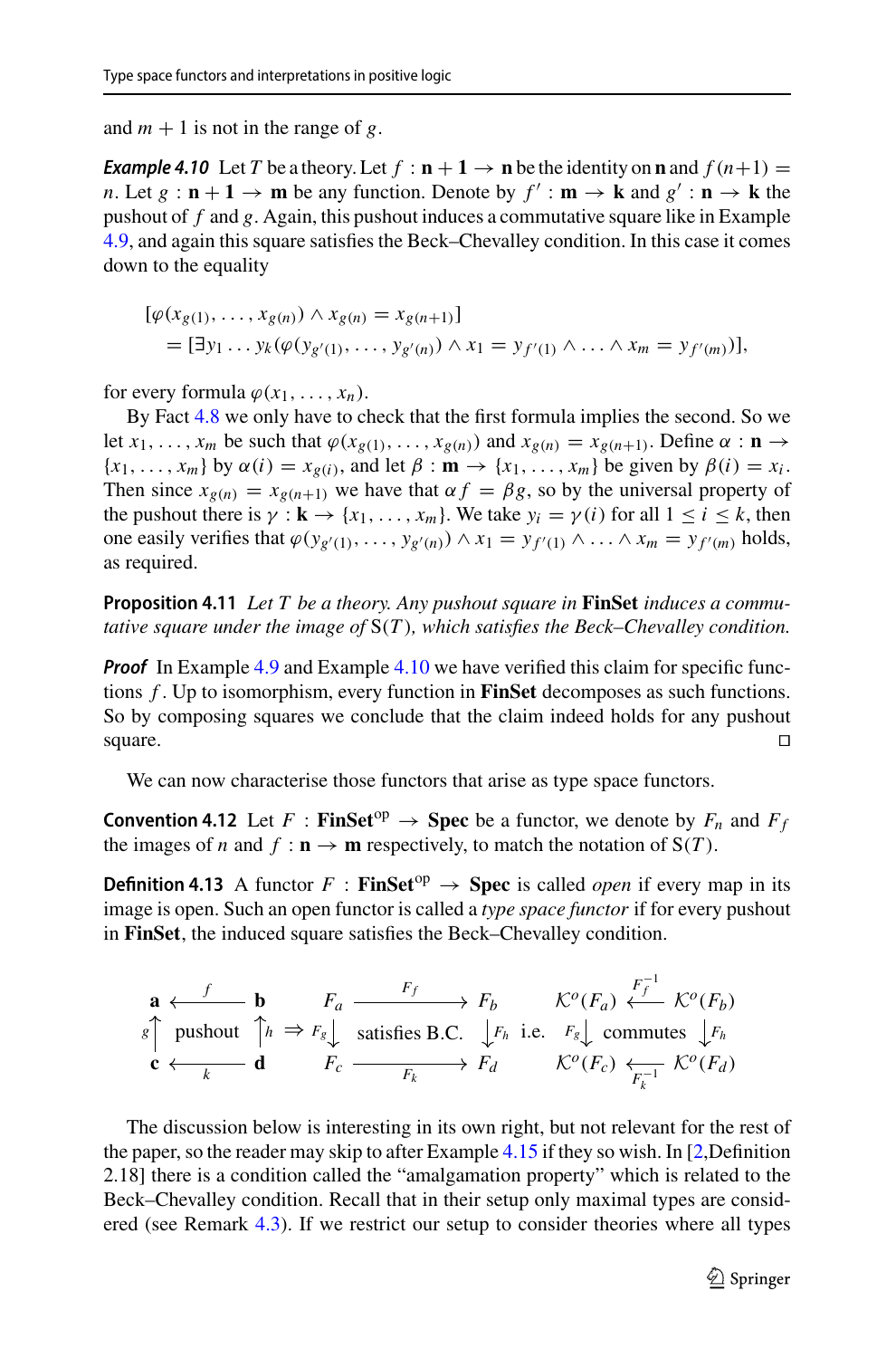are maximal, we get precisely the theories whose type spaces are  $T_1$  and hence Stone spaces (see Fact [2.8\)](#page-4-2). In that case we get that the two conditions are equivalent. We provide a proof below and thank the anonymous referee for pointing out this equivalence. Afterwards, in Example [4.15,](#page-12-0) we show that the two conditions are generally not equivalent in our setting.

<span id="page-11-0"></span>**Proposition 4.14** *Suppose we are given a commuting square of open spectral maps between Stone spaces as follows:*

$$
A \xrightarrow{f} B
$$
  

$$
g \downarrow \qquad \qquad \downarrow h
$$
  

$$
C \xrightarrow{k} D
$$

*Then the following are equivalent:*

(i) the universal map  $u : A \rightarrow B \times_D C$  is surjective;

(ii) *the square satisfies the Beck–Chevalley condition.*

*Proof* We recall that  $B \times_D C = \{(b, c) \in B \times C : h(b) = k(c)\}\$ and  $u(a) =$  $(f(a), g(a))$ .

First we prove (i)  $\implies$  (ii). Let  $U \in \mathcal{K}^{\circ}(B)$ . By Fact [4.8](#page-9-2) we only need to prove *k*<sup>−1</sup>*h*(*U*) ⊆ *gf*<sup>−1</sup>(*U*). So let *c* ∈ *k*<sup>−1</sup>*h*(*U*). Because we have *k*(*c*) ∈ *h*(*U*) there must be *b* ∈ *U* such that  $h(b) = k(c)$ . Then  $(b, c) \in B \times_D C$ , so by surjectivity there is *a* ∈ *A* with *u*(*a*) = (*b*, *c*). This means that  $f(a) = b$  and  $g(a) = c$ . As  $b ∈ U$  we thus have  $a \in f^{-1}(U)$  and hence  $c \in gf^{-1}(U)$ , as required.

Now we prove the other direction, (ii)  $\implies$  (i). Let  $(b, c) \in B \times_D C$ . We claim that for any  $b \in B_0 \in \mathcal{K}^o(B)$  and  $c \in C_0 \in \mathcal{K}^o(C)$  the set  $f^{-1}(B_0) \cap g^{-1}(C_0)$  is nonempty.

Let  $B_0$  and  $C_0$  be as in the claim. Then we have  $k(c) = h(b) \in h(B_0)$ , so  $c \in$ *k*<sup>−1</sup>*h*(*B*<sub>0</sub>). By assumption we have  $k^{-1}h(B_0) = gf^{-1}(B_0)$ , so  $c ∈ gf^{-1}(B_0)$ . Let *a* ∈  $f^{-1}(B_0)$  such that  $g(a) = c$ . Then  $a \in g^{-1}(c) \subseteq g^{-1}(C_0)$ , which proves the claim.

We set

$$
\mathcal{U} = \{ f^{-1}(B_0) : b \in B_0 \in \mathcal{K}^o(B) \} \cup \{ g^{-1}(C_0) : c \in C_0 \in \mathcal{K}^o(C) \}.
$$

It then follows from the claim, together with the fact that  $K^o(B)$  and  $K^o(C)$  are closed under finite intersections, that  $U$  has the finite intersection property. That is, any finite collection of sets in  $U$  has nonempty intersection. Because we assumed the spaces involved to be Stone spaces, the sets in  $\mathcal{K}^{\circ}(A)$  are clopen. So  $\bigcap \mathcal{U}$  is nonempty and we find  $a \in \bigcap \mathcal{U}$ . By construction we then have that  $f(a) \in B_0$  for every  $b \in B_0 \in \mathcal{K}^o(B)$ . It then follows from the  $T_1$  separation axiom (again, using that we are dealing with Stone spaces), together with the fact that  $\mathcal{K}^{\circ}(B)$  is a basis for the topology on *B*, that  $f(a) = b$ . Similarly we get  $g(a) = c$ . So  $u(a) = (b, c)$ , and we conclude that  $u$  is indeed surjective.  $\Box$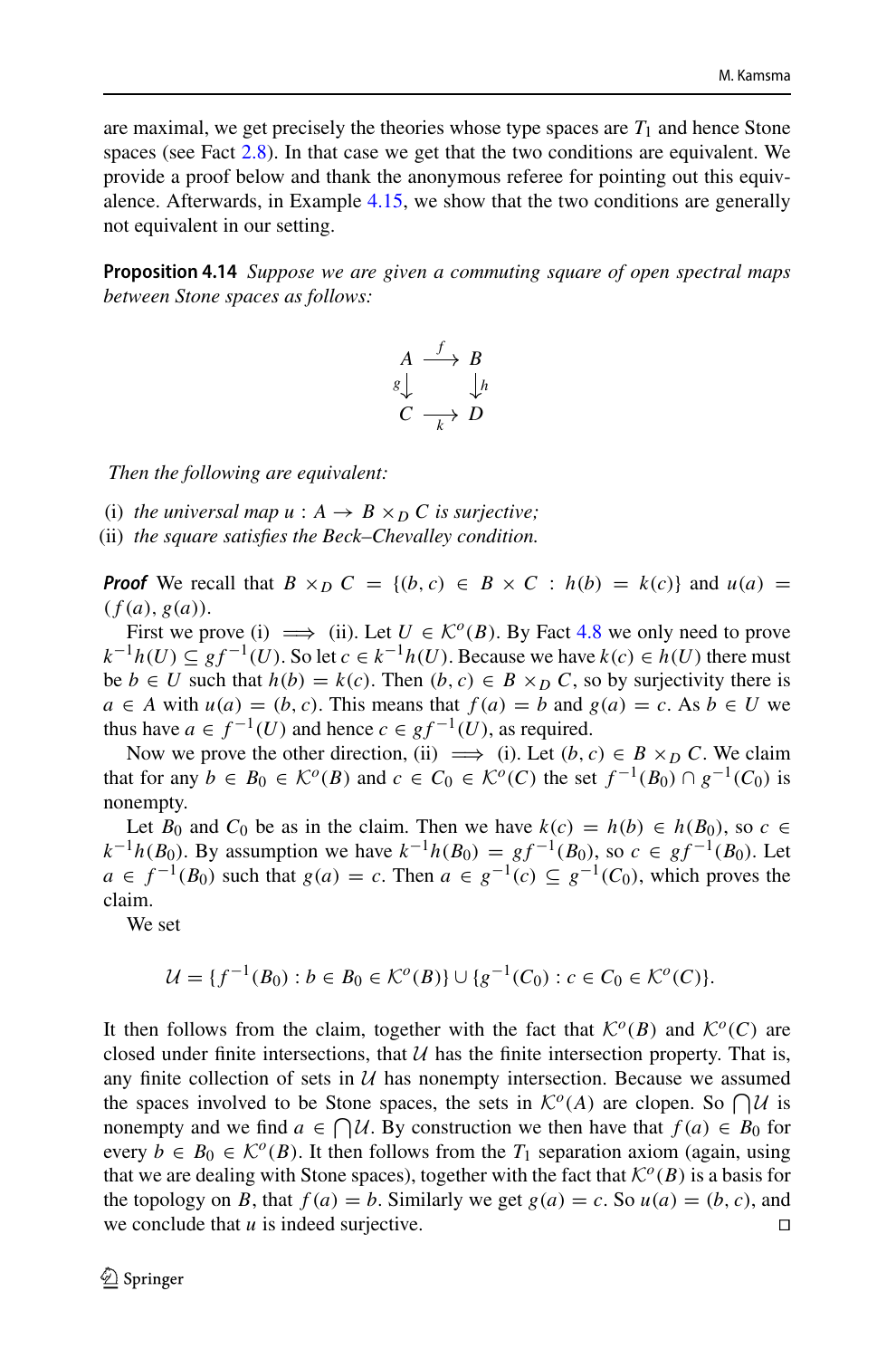In the above proof we used the assumption that the spaces are Stone spaces in two places. The first was to produce an element in  $\bigcap \mathcal{U}$ , which can in fact be done in any spectral space, see [\[9](#page-27-8),Theorem 1.3.14]. The second use, namely of the  $T_1$  separation axiom, is essential, as shown in the example below. Note that this also means that the direction (i)  $\implies$  (ii) goes through for any spectral spaces.

<span id="page-12-0"></span>**Example 4.15** We will show that the requirement of the spaces being Stone spaces cannot be dropped in Proposition [4.14.](#page-11-0) More precisely, we will construct a theory *T* and a pushout in **FinSet** such that the image of that pushout under S(*T* ) will not satisfy the surjectivity condition in Proposition [4.14\(](#page-11-0)i). Recall that on the other hand that square will satisfy the Beck–Chevalley condition, as shown in Proposition [4.11.](#page-10-2)

Consider the language with three unary predicates  $P(x)$ ,  $Q(x)$  and  $R(x)$ . Let *T* consist of just the h-inductive sentence  $\forall xy(P(x) \land Q(y) \rightarrow R(x) \lor R(y))$ . We let  $M_1 = \{a, c\}$  be such that  $P(M_1) = \{a, c\}$  and  $Q(M_1) = R(M_1) = \{c\}$ , and we let  $M_2 = \{b, c\}$  with  $Q(M_2) = \{b, c\}$  and  $P(M_2) = R(M_2) = \{c\}$ . Then  $M_1$  and  $M_2$  are models of *T*. There is a maximal zero-type, which is isolated by  $\exists x (P(x) \land Q(x) \land P(x))$  $R(x)$ ). So this is indeed the zero-type that is realised in  $M_1$  and  $M_2$ .

Consider the pushout of  $1 \leftarrow 0 \rightarrow 1$ , which is the disjoint union  $1 + 1 = 2$ . We will show that the universal map  $u : S_2(T) \to S_1(T) \times_{S_0(T)} S_1(T)$  is not surjective. Set  $p(x) = \text{ctp}^{M_1}(a)$  and  $q(y) = \text{ctp}^{M_2}(b)$ . Then  $p(x), q(y) \in S_1(T)$  while their restrictions to the zero-type are the same, as we argued before. So  $(p(x), q(y)) \in$  $S_1(T) \times_{S_0(T)} S_1(T)$ . We claim that there can be no  $r(x, y) \in S_2(T)$  with  $u(r(x, y)) =$  $(p(x), q(y))$ . Suppose that such an  $r(x, y)$  is realised by some  $a', b'$  in some model *M* we would have  $M \models P(a') \land Q(b')$ . Then by the one h-inductive sentence that we have in *T* we get  $M \models R(a') \lor R(b')$ , but  $R(x) \notin p(x)$  and  $R(y) \notin q(y)$ . So  $r(x, y)$  cannot restrict to both  $p(x)$  and  $q(y)$ . We have arrived at our contradiction and conclude that *u* is not surjective.

**Convention 4.16** For a function of finite sets  $f : \mathbf{n} \to \mathbf{m}$  we use  $f^{\times k} : \mathbf{n}\mathbf{k} \to \mathbf{m}\mathbf{k}$ to denote the map that is *f* on each of the *k* copies of **n**. More precisely, viewing **nk** as **n** × **k** (and similarly for **mk**), we have  $f^{\times k}(a, b) = (f(a), b)$  for any  $a \in \mathbf{n}$  and  $b \in \mathbf{k}$ .

**Definition 4.17** Let *F* be a type space functor. For  $k \ge 1$ , a *cartesian family (of arity k*) is a family  $\Theta_n$  ⊆  $F_{nk}$  of compact open sets, indexed by the natural numbers, such that the following holds. For  $1 \le i \le n$  denote by  $j_{i,n} : 1 \hookrightarrow \mathbf{n}$  the map with value *i*. For all *n*, we require:

$$
\Theta_n = \bigcap_{i=1}^n F_{j_{i,n}^{\times k}}^{-1}(\Theta_1).
$$

For  $n = 0$  this is the empty intersection, that is  $\Theta_0 = F_0$ .

<span id="page-12-1"></span>The name cartesian family is based on the idea that compact open sets correspond to definable sets (Fact  $4.4(i)$  $4.4(i)$ ). Then  $\Theta_n$  corresponds to the cartesian product of *n* times  $\Theta_1$ . The entire cartesian family can clearly be recovered from  $\Theta_1$ .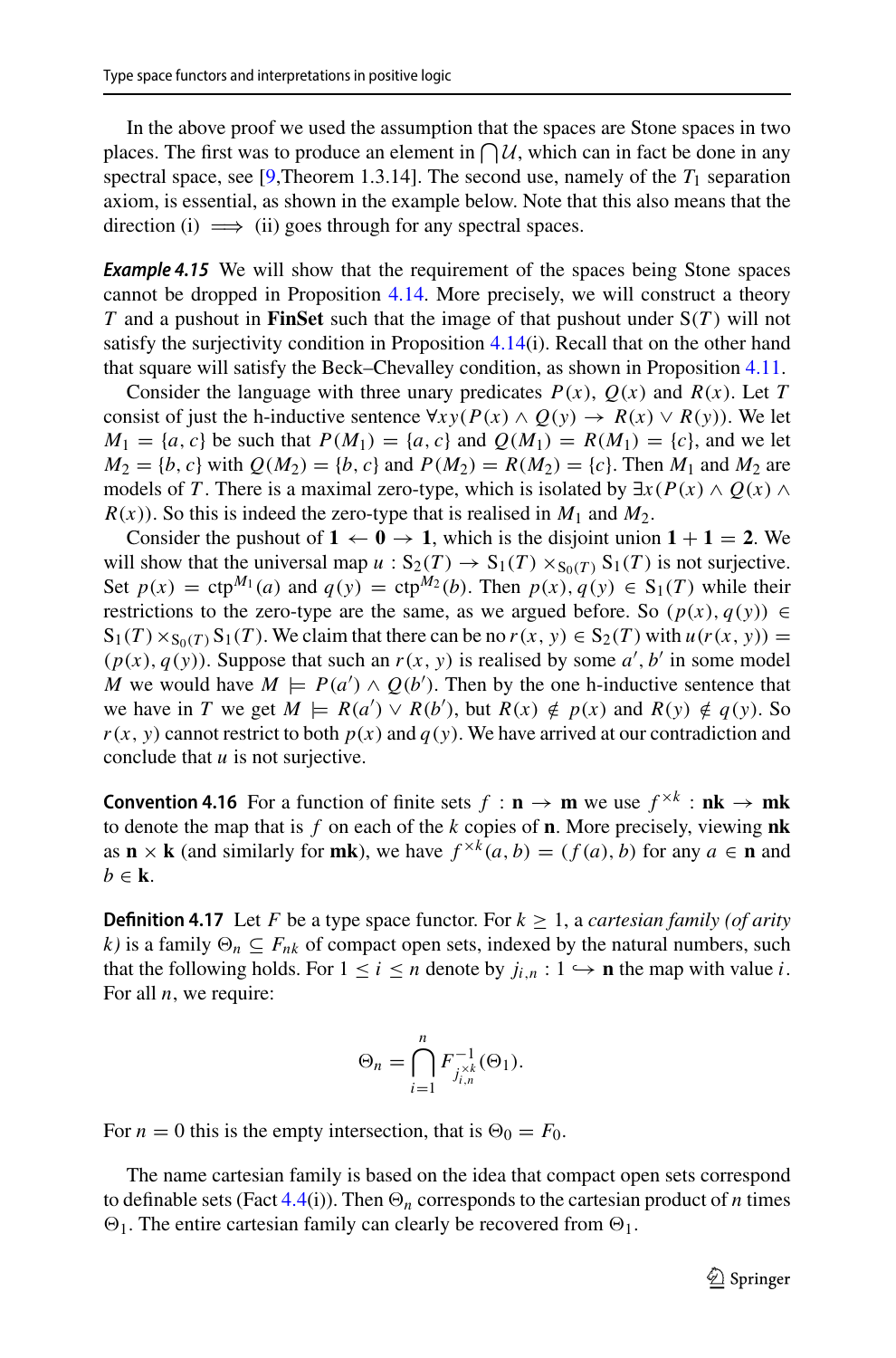**Lemma 4.18** *Let*  $\Theta_n$  *be a cartesian family of arity k for* F *and let*  $f : \mathbf{n} \to \mathbf{m}$  *be any* function. Then  $\Theta_m \subseteq F^{-1}_{f^{\times k}}(\Theta_n)$  and if f is surjective we have equality.

*Proof* We have

$$
F_{f^{\times k}}^{-1}(\Theta_n) = F_{f^{\times k}}^{-1}(\bigcap_{i=1}^n F_{j_{i,n}^{\times k}}^{-1}(\Theta_1)) = \bigcap_{i=1}^n F_{f^{\times k}}^{-1}F_{j_{i,n}^{\times k}}^{-1}(\Theta_1) = \bigcap_{i=1}^n F_{j_{f(i),m}^{\times k}}^{-1}(\Theta_1).
$$

The result follows because  $\Theta_m = \bigcap_{i=1}^m F_{j_{i,m}^{>k}}^{-1}(\Theta_1)$ , with the final remark because  $f^{\times k}$ is surjective precisely when *f* is.

<span id="page-13-0"></span>**Definition 4.19** Let *F*, *F'* be type space functors. A *partial natural transformation* (*of arity k)* is a pair  $(\beta, k)$ : *F*  $-\rightarrow$  *F'* where  $k \ge 1$  and  $\beta$  is a family of partial spectral maps  $\beta_n$ :  $F_{nk}$   $\longrightarrow$   $F'_n$ . Here *n* ranges over the natural numbers. The domains of  $\beta$  are required to form a cartesian family (of arity k). Furthermore, for each  $f : \mathbf{n} \to \mathbf{m}$  we require the following to commute:

$$
F_{mk} \xrightarrow{\beta_m} F'_m
$$
  

$$
F_{f \times k} \downarrow \qquad \qquad \downarrow F'_f
$$
  

$$
F_{nk} \xrightarrow{-}_{\beta_n} F'_n
$$

This last requirement is well-defined, because Lemma [4.18](#page-12-1) implies that we always have  $F_{f \times k}$  (dom $(\beta_m)$ )  $\subseteq$  dom $(\beta_n)$ .

The partial natural transformations will correspond to interpretations, so we need to express that they preserve necessary logical properties. This is done using a weak version of the Beck–Chevalley condition. Example [4.27](#page-15-2) illustrates why we have to consider this weaker version.

**Definition 4.20** A partial natural transformation  $(\beta, k) : F \to F'$  is said to satisfy the *weak Beck–Chevalley condition* if for any  $f : \mathbf{n} \to \mathbf{m}$  the following commutes:

$$
\begin{array}{ccc}\n{\mathcal{K}}^{o}(F'_{n}) & \xrightarrow{\beta_{n}^{-1} \cap F_{f} \times k(F_{mk})} & {\mathcal{K}}^{o}(F_{nk}) \\
F'_{f} \uparrow & & \uparrow F_{f} \times k \\
{\mathcal{K}}^{o}(F'_{m}) & \xrightarrow{\beta_{m}^{-1}} & {\mathcal{K}}^{o}(F_{mk})\n\end{array}
$$

We say that  $(\beta, k)$  satisfies the *Beck–Chevalley condition* if the above diagram commutes already without taking the intersection. That is  $\beta_n^{-1} F'_f = F_{f^{\times k}} \beta_m^{-1}$ .

Finally, we need something that corresponds to morphisms of interpretations. So these will be the 2-cells in the 2-category of type space functors. We will essentially let the equivalence in our main result (Theorem [1.1\)](#page-2-0) induce this 2-category structure. Not much attention will be given afterwards to the 2-cells, so the reader is welcome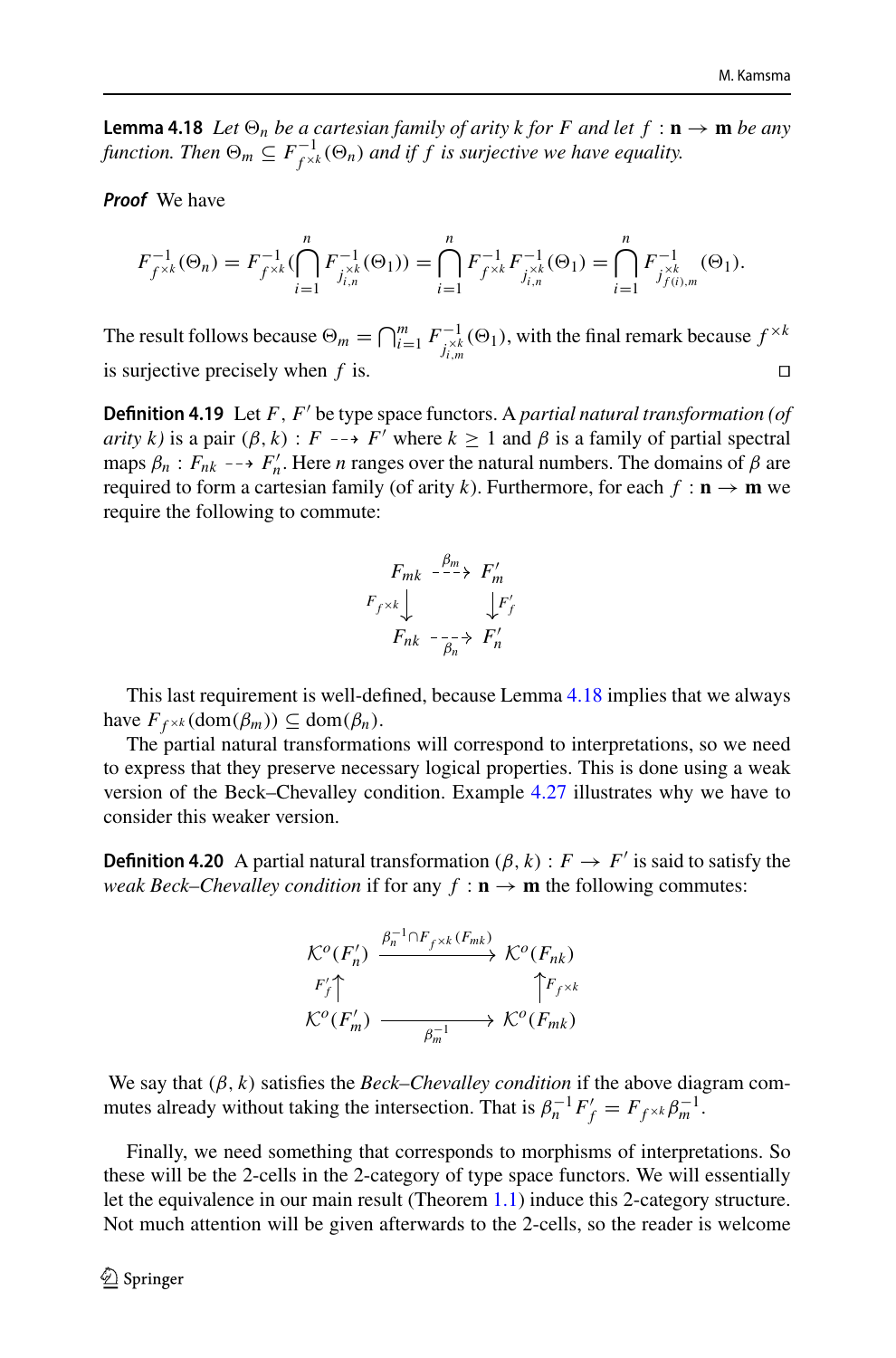to use this 'definition'. In practice we have to be careful about circularity, so formally we proceed as follows.

A morphism of interpretations is given by a formula. So this will correspond to a compact open set in a type space functor. We will then also need to code the conditions (1)–(5) from Definition [3.4.](#page-6-1) In Definition [6.2](#page-18-2) we develop what we call the internal logic of a type space functor. This is a way to talk about the compact open sets in a type space functor as if they were formulas.

<span id="page-14-2"></span>**Definition 4.21** Let  $(\beta, k)$ ,  $(\beta', k')$  :  $F \dashrightarrow F'$  be partial natural transformations. A *morphism of partial natural transformations*  $\Theta : (\beta, k) \to (\beta', k')$  is a compact open set  $\Theta \in \mathcal{K}^{\circ}(F_{k+k'})$  satisfying the equivalent to (1)–(5) from Definition [3.4,](#page-6-1) encoded in the internal logic of *F*. Vertical and horizontal composition are then also defined as for morphisms of interpretations, encoded in the internal logic of *F*.

Even though we have not treated the internal logic of a type space functor yet, the following should give an idea of how to apply it in the above definition. For example, the internal logic version of Definition  $3.4(5)$  $3.4(5)$  becomes:

$$
[\![R_{\beta_n^{-1}(U)}(\bar{x}_1,\ldots,\bar{x}_n)\wedge \bigwedge_{i=1}^n R_{\Theta}(\bar{x}_i,\bar{y}_i)]\!] \subseteq [\![R_{\beta_n'^{-1}(U)}(\bar{y}_1,\ldots,\bar{y}_n)]\!],
$$

<span id="page-14-0"></span>for all *n* and all  $U \in \mathcal{K}^o(F'_n)$ .

**Definition 4.22** For an interpretation  $(\Gamma, k) : T \to T'$ , we define the partial natural transformation  $S(\Gamma, k)$  :  $S(T') \dashrightarrow S(T)$  of arity *k*, where  $S(\Gamma, k)_n$  :  $S_{nk}(T') \dashrightarrow$  $S_n(T)$  has domain  $[\Gamma(\bar{x} = \bar{x})]$  and is given by

$$
S(\Gamma, k)_n(p) = \{ \varphi(\bar{x}) : \Gamma(\varphi(\bar{x}) \wedge \bar{x} = \bar{x}) \in p \}.
$$

For a morphism of interpretations  $\theta : (\Gamma, k) \to (\Gamma', k')$  we define the morphism of partial natural transformations  $S(\theta) : S(\Gamma, k) \to S(\Gamma', k')$  by

$$
S(\theta) = [\theta(\bar{x}, \bar{y})] \subseteq S_{k+k'}(T').
$$

*Remark 4.23* Using Remark [3.2,](#page-5-2) we can also define  $S(\Gamma, k)$  semantically as follows. For  $p \in [\Gamma(\bar{x} = \bar{x})] \subseteq S_{nk}(T')$ , let  $\bar{a}_1, \ldots, \bar{a}_n$  be a realisation of p in some  $M \models T'$ , then  $S(\Gamma, k)_n(p) = \text{ctp}^{\Gamma^*(M)}([\bar{a}_1], \ldots, [\bar{a}_n]).$ 

<span id="page-14-1"></span>**Lemma 4.24** *With the notation as in Definition* [4.22](#page-14-0)*, we have:*

(i)  $S(\Gamma, k)_n^{-1}([\varphi(\bar{x})]) = [\Gamma(\varphi(\bar{x}) \wedge \bar{x} = \bar{x})],$ 

(ii)  $S(\Gamma, k)$  *satisfies the weak Beck–Chevalley condition.* 

*For a strong interpretation*  $\Gamma : T \rightarrow T'$  *this simplifies to:* 

(i)  $S(\Gamma)^{-1}_n([\varphi]) = [\Gamma(\varphi)],$ (ii)  $S(\Gamma)$  *satisfies the Beck–Chevalley condition.* 

*Proof* This comes down to writing out definitions, where (i) is useful for (ii).  $\Box$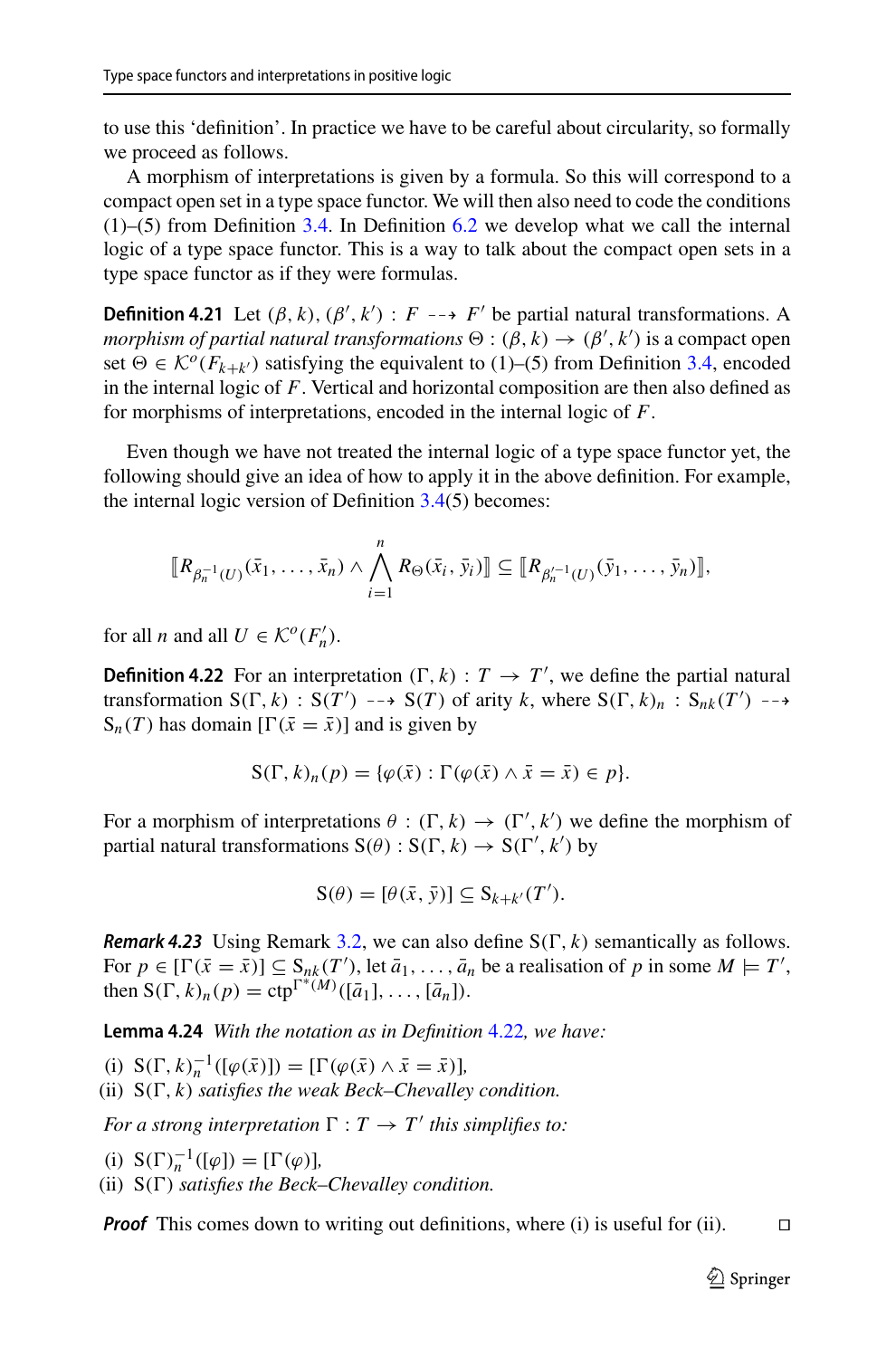<span id="page-15-1"></span>**Definition 4.25** The 2-category of type space functors  $\mathfrak{TypeSpace}$  func has as objects type space functors, as 1-cells partial natural transformations that satisfy weak Beck– Chevalley and as 2-cells morphisms of partial natural transformations.

The *category of type space functors* **TypeSpaceFunc** has as objects type space functors and as arrows natural transformations that satisfy Beck–Chevalley.

**Corollary 4.26** *The operations defined in Definition* [4.2](#page-7-2) *and Definition* [4.22](#page-14-0) *define a*  $2$ -functor S : Coh $\mathfrak{Theorem}^{\mathrm{op}} \to \mathfrak{InpeGpace}$ func, which restricts to a functor S : **CohTheory**op <sup>→</sup> **TypeSpaceFunc***.*

*Proof* Let *T* be a theory, by Fact [4.4](#page-8-1) and Proposition [4.11,](#page-10-2)  $S(T)$  is actually an object in TypeSpaceFunc and in **TypeSpaceFunc**.

For an interpretation  $(\Gamma, k) : T \to T'$ , Lemma [4.24](#page-14-1) implies that  $S(\Gamma, k)$  is indeed a partial natural transformation. By the same lemma, a strong interpretation will indeed correspond to an arrow in **TypeSpaceFunc**.

The requirements on a morphism of partial natural transformations just code those on a morphism of partial natural transformations. So the 2-functor is also well-defined on 2-cells.  $\Box$ 

<span id="page-15-2"></span>*Example 4.27* This example illustrates why for general interpretations we have to consider the weak Beck–Chevalley condition. Let *T* be the empty theory in the empty language. Let  $T'$  be the theory with one binary relation symbol  $E$ , expressing that  $E$  is an equivalence relation (possibly not defined everywhere). We define  $(\Gamma, 1) : T \to T'$ by setting  $\Gamma(x = y)$  to be  $E(x, y)$ . Let  $f : 2 \rightarrow 1$ , then writing out definitions we have

$$
S(\Gamma, 1)_2^{-1}(S_f(T)([x = x])) = S(\Gamma, 1)_2^{-1}([x = y]) = [E(x, y)],
$$

and

$$
S_f(T')(S(\Gamma, 1)_1^{-1}([x = x])) = S_f(T')([E(x, x)]) = [x = y \wedge E(x, x) \wedge E(y, y)].
$$

Clearly these two are not the same. The first one is missing a conjunction with " $x = y$ ", which would precisely correspond to intersecting with the image of  $S_f(T')$ .

#### <span id="page-15-0"></span>**5 Hyperdoctrines and the Frobenius condition**

In this section we connect type space functors with (coherent) hyperdoctrines. For this we recall one more property, the Frobenius condition, and we show that type space functors satisfy this condition (Definition [5.1](#page-16-1) and Proposition [5.3\)](#page-16-0). Besides that the contents of this section are not needed for the main theorem.

We always have that  $\psi(x_1) \wedge \exists x_2 \varphi(x_1, x_2)$  is equivalent to  $\exists x_2(\psi(x_1) \wedge \varphi(x_1, x_2))$ . If we let  $f : \mathbf{1} \to \mathbf{2}$ , then this can be expressed as

$$
S_f(T)([\varphi] \cap S_f(T)^{-1}([\psi])) = S_f(T)([\varphi]) \cap [\psi].
$$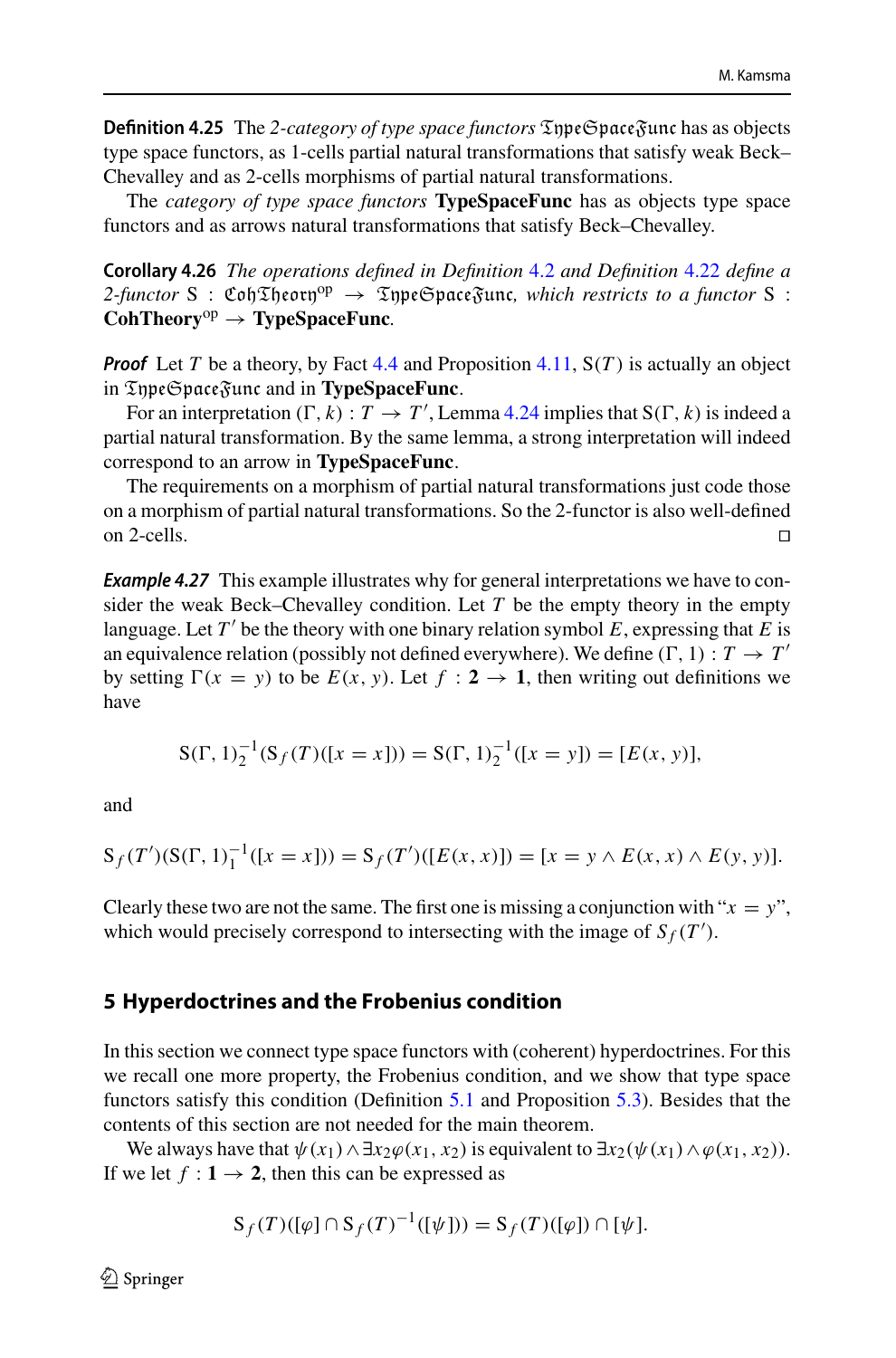This property makes sense for arbitrary adjoints between categories with products, and is called the Frobenius condition (see e.g. [\[18](#page-27-13),Section IV.9]). We will once more just be interested in the simpler case where the categories involved are distributive lattices.

<span id="page-16-1"></span>**Definition 5.1** Let *A* and *B* be distributive lattices, viewed as categories. Let *F* :  $A \rightleftarrows B$ : *G* be functors, with  $F \dashv G$ . Then this pair of adjoints is said to satisfy the *Frobenius condition* if for all *A* and *B* we have:

$$
F(A \wedge G(B)) = F(A) \wedge B.
$$

<span id="page-16-2"></span>In the notation of Definition [5.1](#page-16-1) we have  $F(A \wedge G(B)) \leq F(A)$  and  $F(A \wedge G(B)) \leq$  $FG(B) < B$ . Combining this we arrive at the following fact.

**Fact 5.2** *For any pair of adjoint functors as in Definition* [5.1](#page-16-1), we always have  $F(A \wedge B)$  $G(B)$ )  $\leq F(A) \wedge B$ .

For every  $f : \mathbf{n} \to \mathbf{m}$  in **FinSet** the adjoints  $S_f(T) \to S_f^{-1}(T)$  satisfy the Frobenius condition. This can be checked directly, but it also follows from the following proposition.

<span id="page-16-0"></span>**Proposition 5.3** *Let*  $f : X \rightarrow Y$  *be an open spectral map of spectral spaces, then the corresponding homomorphism of distributive lattices*  $f^{-1}: \mathcal{K}^o(Y) \to \mathcal{K}^o(X)$  has a *left adjoint*  $f : \mathcal{K}^o(X) \to \mathcal{K}^o(Y)$  *by taking the image under f. Furthermore, this pair*  $f \dashv f^{-1}$  *satisfies the Frobenius condition.* 

*Proof* As before, taking the direct image is left adjoint to taking the preimage. By Fact [5.2](#page-16-2) it is then enough to check *f* (*U*) ∩ *V* ⊆ *f* (*U* ∩ *f*<sup>-1</sup>(*V*)) for all *U* ∈  $K^o(X)$  and *V* ∈  $K^o(Y)$ , which is easily done.  $V \in \mathcal{K}^{\circ}(Y)$ , which is easily done.

Using the duality between **Spec** and **DLat** we may also view type space functors as functors **FinSet**  $\rightarrow$  **DLat**, giving a more syntactic perspective. To characterise these functors from this perspective, we prove the converse of Proposition [5.3.](#page-16-0)

**Proposition 5.4** *Let*  $f : A \rightarrow B$  *be a homomorphism of distributive lattices with a left adjoint*  $h : B \rightarrow A$  *satisfying the Frobenius condition. Then the corresponding spectral map*  $f^{-1}$  :  $Spec(B) \rightarrow Spec(A)$  *is open.* 

*Proof* Let *U* be a basic open in  $Spec(B)$ , so  $U = \{F \in Spec(B) : b \in F\}$  for some  $b \in B$ . We claim that  $U' = \{f^{-1}(F) : F \in U\}$  is the basic open  $V = \{G \in \text{Spec}(A) :$  $h(b) \in G$ , which would prove the proposition.

First, we prove  $U' \subset V$ . We claim that for a prime filter  $F \subset B$ , we have that

$$
f^{-1}(F) = \uparrow h(F) := \{a \in A : h(b') \le a \text{ for some } b' \in F\}.
$$

For  $a \in f^{-1}(F)$  we have that  $f(a) \in F$ , so the unit of the adjunction gives  $hf(a) \le a$ and thus  $a \in \uparrow h(F)$ . For the other inclusion, let  $a \in \uparrow h(F)$  and  $b' \in F$  such that *h*(*b*<sup> $′$ </sup>) ≤ *a*. The adjunction gives *b*<sup> $′$ </sup> ≤ *f*(*a*), and thus *f*(*a*) ∈ *F*, so *a* ∈ *f*<sup> $−1$ </sup>(*F*).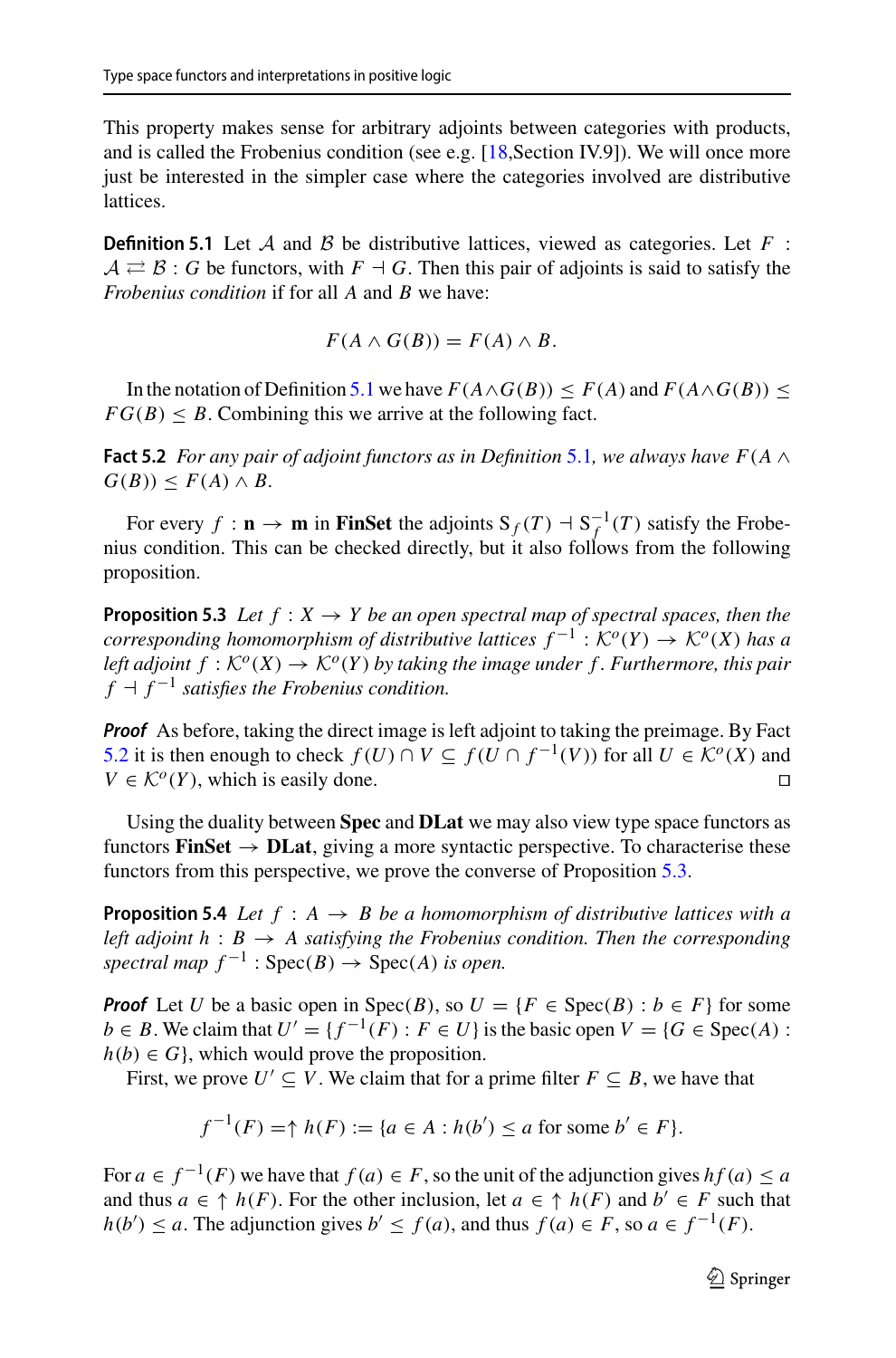Let  $F \in U$ , then  $b \in F$ , so  $h(b) \in \hat{h}(F) = f^{-1}(F)$  using the claim. We thus conclude that indeed  $f^{-1}(F) \in V$ .

It remains to prove that  $V \subseteq U'$ . So let *G* be a prime filter containing *h*(*b*). Then for any  $a \in G$  we have  $f(a) \wedge b \neq 0$ . Because if  $f(a) \wedge b = 0$ , then by Frobenius we would have  $0 = h(f(a) \wedge b) = a \wedge h(b) \in G$ . So if we close  $f(G) \cup \{b\}$  under finite meets and then take the upward closure, we get a filter *F* .

Consider

$$
I = \{b' \in B : b' \le f(a) \text{ for some } a \notin G\},\
$$

then *I* is an ideal. Indeed, it is clearly non-empty and downwards closed. For  $b_1 \le$ *f* (*a*<sub>1</sub>) and *b*<sub>2</sub> ≤ *f* (*a*<sub>2</sub>) with *a*<sub>1</sub>, *a*<sub>2</sub> ∉ *G*, we have *a*<sub>1</sub> ∨ *a*<sub>2</sub> ∉ *G* since *G* is a prime filter, and indeed  $b_1 \vee b_2 \leq f(a_1) \vee f(a_2) = f(a_1 \vee a_2)$ .

We claim that  $I \cap F' = \emptyset$ . Any  $b' \in I \cap F'$  would satisfy  $f(a) \wedge b \leq b' \leq f(a')$ for some  $a \in G$  and  $a' \notin G$ . So applying the adjunction and Frobenius we would have  $a \wedge h(b) = h(f(a) \wedge b) \le a'$ , which implies  $a' \in G$  and so we have a contradiction.

Using Zorn's lemma, we can then extend  $F'$  to a filter  $F$  that is maximal disjoint from *I*. In particular, such an *F* is a prime filter containing *b*. We finish our proof by showing that  $f^{-1}(F) = G$ . We directly have  $G \subseteq f^{-1}(f(G)) \subseteq f^{-1}(F)$ . For the other inclusion we let *a* ∈ *f*<sup>-1</sup>(*F*), then *f*(*a*) ∈ *F* and thus *f*(*a*) ∉ *I*. So we must have *a* ∈ *G*, as required, because otherwise we would have *f*(*a*) ∈ *I*. have  $a \in G$ , as required, because otherwise we would have  $f(a) \in I$ .

**Corollary 5.5** *A spectral map of spectral spaces is open if and only if the corresponding homomorphism of distributive lattices has a left adjoint satisfying the Frobenius condition.*

If we take the perspective of S(*T* ) being a functor into **DLat**, then we get a functor that associates to each *n* the Lindenbaum–Tarski algebra of coherent formulas in *n* free variables.

<span id="page-17-0"></span>**Definition 5.6** We call a functor  $F :$  **FinSet**  $\rightarrow$  **DLat** a *Lindenbaum–Tarski functor* if the following hold:

- (i) for every  $f: \mathbf{n} \to \mathbf{m}$  the homomorphism  $F_f: F_n \to F_m$  has a left adjoint  $F_f^*$ :  $F_m \to F_n$ , such that  $F_f^* \to F_f$  satisfies the Frobenius condition;
- (ii) the image under *F* of every pushout in **FinSet** satisfies the Beck–Chevalley condition.

The latter means that given a pushout as on the left in the diagram below, the induced square on the right commutes.

$$
\begin{array}{ccc}\n\mathbf{a} & \xleftarrow{f} & \mathbf{b} & F_a & \xleftarrow{F_f} & F_b \\
\text{s} \uparrow & \text{pushout} & \uparrow_h \Rightarrow F_s^* \downarrow & \text{commutes} & \downarrow F_h^* \\
\mathbf{c} & \xleftarrow{k} & \mathbf{d} & F_c & \xleftarrow{F_k} & F_d\n\end{array}
$$

Definitions [4.19](#page-13-0) and [4.21](#page-14-2) can easily be restated in terms of Lindenbaum–Tarski functors, so we view them as definitions for this setting as well. Note that a partial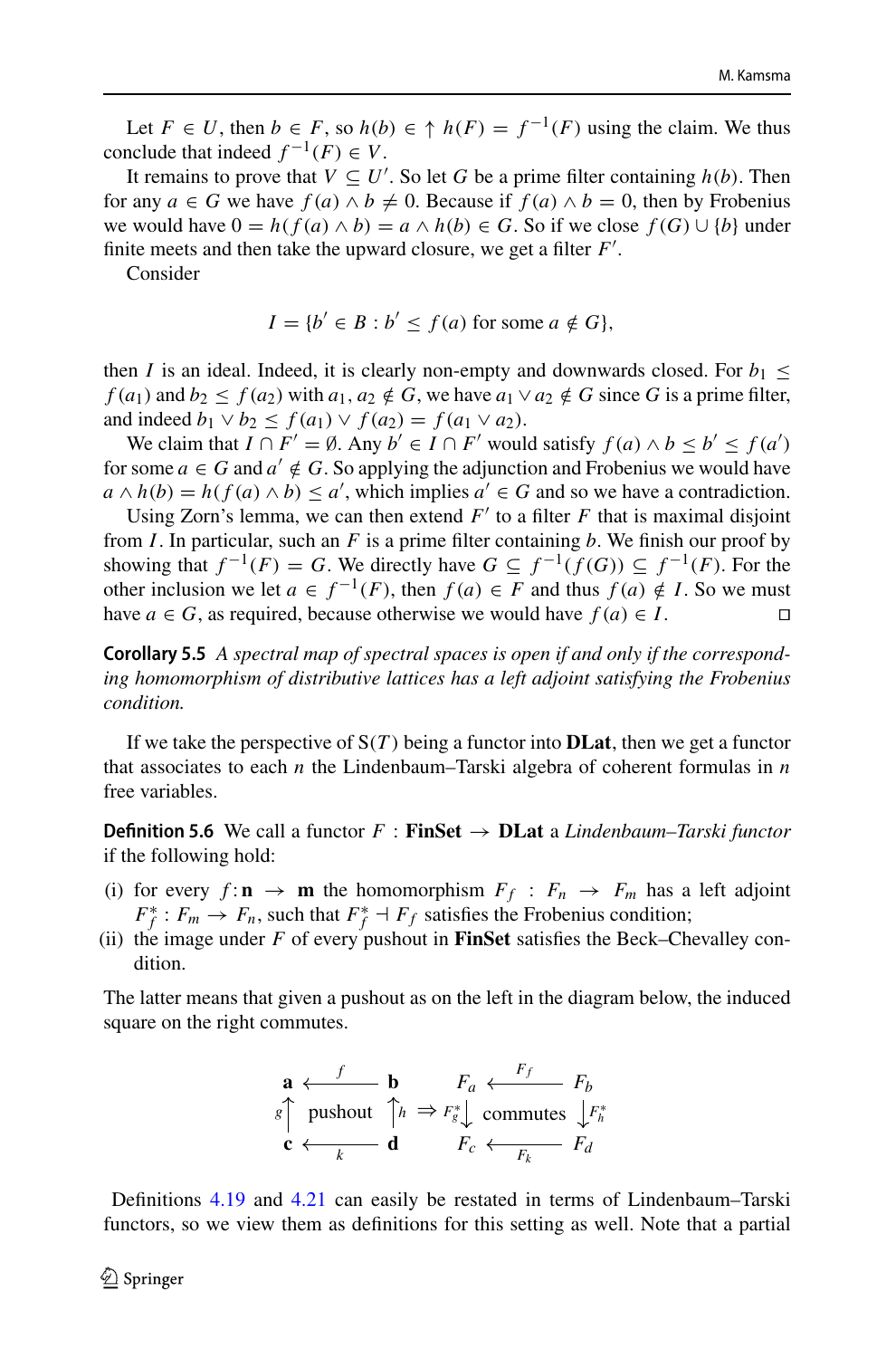spectral map  $f : X \dashrightarrow Y$  (with compact open domain) corresponds to a lattice homomorphism  $f^{-1}: \mathcal{K}^o(Y) \to \mathcal{K}^o(X)$  that may not preserve the top element.

The *2-category of Lindenbaum–Tarski functors* LTFunc has Lindenbaum–Tarski functors as objects, as 1-cells partial natural transformations that satisfy weak Beck– Chevalley and as 2-cells morphisms of partial natural transformations.

The *category of Lindenbaum–Tarksi functors* **LTFunc** has Lindenbaum–Tarksi functors as objects and the arrows are natural transformations that satisfy the Beck– Chevalley condition.

<span id="page-18-3"></span>**Corollary 5.7** *The duality*  $\bf{DLat}^{op} \simeq \bf{Spec}$  *induces a 2-equivalence*  $\mathfrak{LT}$   $\mathfrak{Fun}^{\rm op} \simeq \mathfrak{Time} \mathfrak{S}$  are  $\mathfrak{S}$  and  $\mathfrak{S}$  are  $\mathfrak{S}$  and  $\mathfrak{S}$  are  $\mathfrak{S}$  are  $\mathfrak{S}$  are  $\mathfrak{S}$  are  $\mathfrak{TypeSpace}$ func *that restricts to a duality*  $\mathbf{LTFunc}^{\mathrm{op}} \simeq \mathbf{TypeSpaceFunc}.$ 

<span id="page-18-1"></span>*Remark 5.8* What we call a Lindenbaum–Tarski functor is a special case of the more general concept of a (coherent) hyperdoctrine (see [\[16](#page-27-4)] and [\[6\]](#page-27-5)). Hyperdoctrines are more general in the sense that they admit any  $C^{op}$  as domain where C is finitely complete. Besides that the 1-cells and 2-cells in our setting are different from those in [\[6](#page-27-5)].

#### <span id="page-18-0"></span>**6 Recovering a theory**

The goal of this section is to construct a 2-functor  $Th(-)$  that will recover a theory from a type space functor. This 2-functor will turn out to be the inverse of  $S(-)$ . In particular,  $\text{Th}(S(T))$  will essentially be the Morley isation of T.

The key ingredient in linking the theory we build to semantics is the Deligne completeness theorem (Fact [6.10\)](#page-21-0). For this we need to introduce a deduction-system, which we formulate as a sequent calculus.

**Definition 6.1** A *(coherent) sequent* is an assertion of the form

$$
\varphi\vdash_{\bar{x}}\psi,
$$

where  $\varphi$  and  $\psi$  are coherent formulas and  $\bar{x}$  is a finite tuple of variables, such that the free variables in  $\varphi$  and  $\psi$  are in  $\bar{x}$ .

<span id="page-18-2"></span>A sequent  $\varphi \vdash_{\bar{x}} \psi$  corresponds to the h-inductive sentence  $\forall \bar{x}(\varphi(\bar{x}) \rightarrow \psi(\bar{x}))$ . So a theory is the same thing as a set of sequents.

**Definition 6.2** Let *F* be a type space functor, we define the *internal logic* of *F* as follows. The signature  $\mathcal{L}(F)$  has an *n*-ary relation symbol  $R_U$  for every  $U \in \mathcal{K}^o(F_n)$ , for all  $n \geq 0$ .

An *n*-ary  $\mathcal{L}(F)$ -formula  $\varphi$  will be interpreted as some compact open  $[\![\varphi]\!] \subseteq F_n$ , defined by induction on the complexity of the formula:

- $\llbracket \top \rrbracket = F_0$  and  $\llbracket \bot \rrbracket = \emptyset$  ( $\bot$  is considered as an *n*-ary formula for all *n*);
- $\bullet$   $[ [R_U(x_{f(1)},..., x_{f(n)})] ] = F_f^{-1}(U)$ , for all *f* : **n** → **m** and  $U \in K^o(F_n)$ ;
- $\llbracket x_i = x_j \rrbracket = F_e(F_n)$ , where  $1 \le i, j \le n$  and  $e : \mathbf{n} \to \mathbf{n}$  sends *i* to *j* and is the identity everywhere else;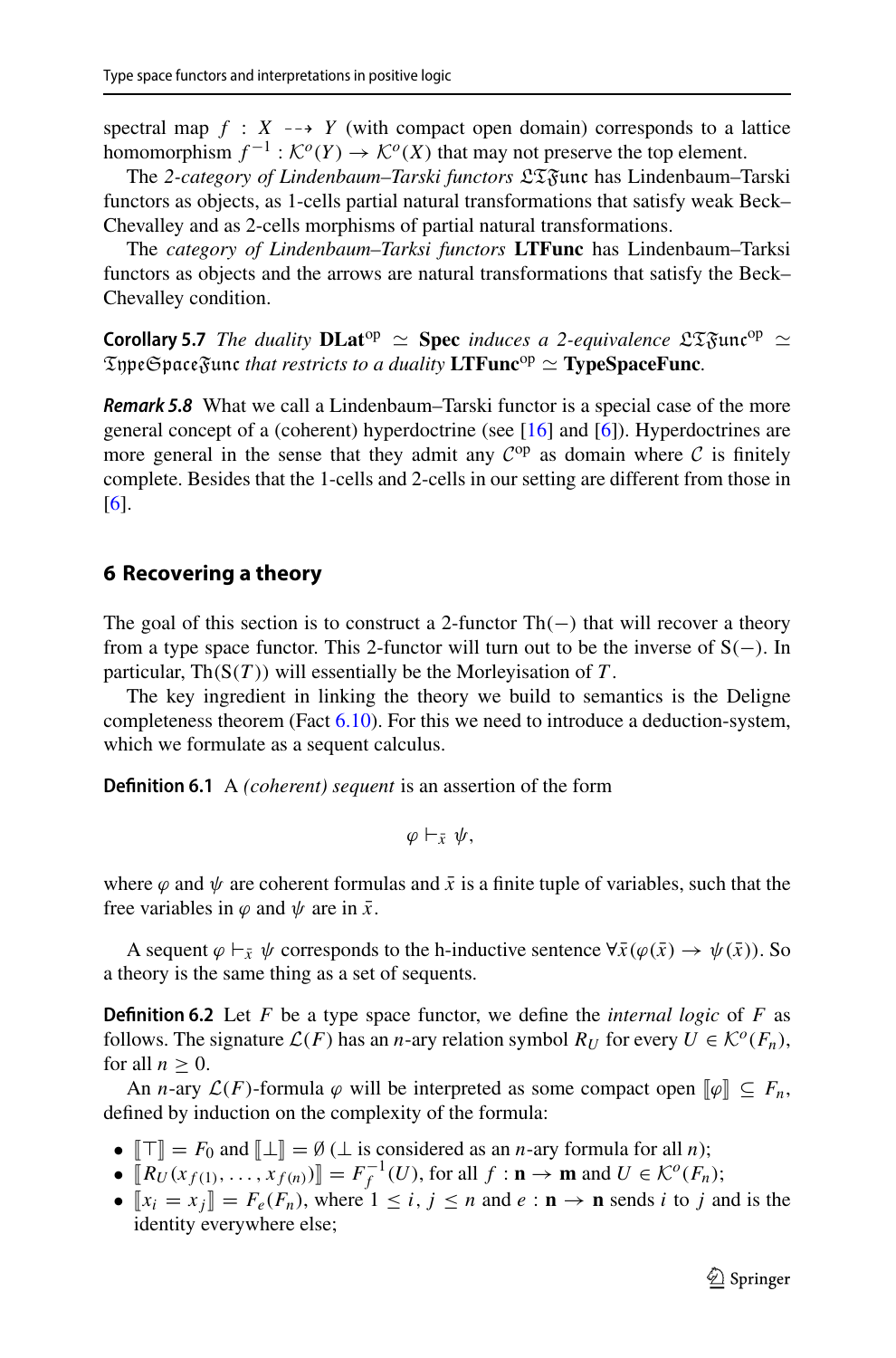- $\bullet \;\; [\![\varphi \wedge \psi ]\!] = [\![\varphi ]\!] \cap [\![\psi ]\!] ;$
- $\bullet~~\lbrack\lbrack\varphi\vee\psi\rbrack\rbrack=\lbrack\lbrack\varphi\rbrack\rbrack\cup\lbrack\lbrack\psi\rbrack\rbrack;$
- $\bullet$   $[\exists x_{n+1}\varphi(\bar{x}, x_{n+1})] = F_f([\varphi(\bar{x}, x_{n+1})])$ , where  $f : \mathbf{n} \to \mathbf{n} + \mathbf{1}$  is the inclusion.

Finally, we define the *theory of F* as follows:

$$
\mathrm{Th}(F) = \{ \varphi \vdash_{\bar{x}} \psi : [\![\varphi]\!] \subseteq [\![\psi]\!] \}.
$$

<span id="page-19-2"></span>*Remark 6.3* Because the compact open subsets of  $S_n(T)$  correspond to formulas in the language of *T*, every  $R_U \in \mathcal{L}(S(T))$  is of the form  $R_{\lceil \varphi(\bar{x}) \rceil}$  for some  $\varphi(\bar{x})$ . We may assume that all variables in  $\bar{x}$  actually appear in  $\varphi(\bar{x})$ .

<span id="page-19-0"></span>The main result of this section is the following theorem.

**Theorem 6.4** *Let F be a type space functor, then for*  $\mathcal{L}(F)$ *-formulas*  $\varphi$  *and*  $\psi$ *:* 

$$
\text{Th}(F) \models \forall \bar{x}(\varphi(\bar{x}) \to \psi(\bar{x})) \text{ if and only if } [\![\varphi]\!] \subseteq [\![\psi]\!].
$$

<span id="page-19-4"></span>**Corollary 6.5** *Let F be a type space functor, and let*  $\varphi$  *be an*  $\mathcal{L}(F)$ *-formula. Then*  $\varphi$  *is equivalent to*  $R_{[\![\varphi]\!]}$ *, modulo* Th $(F)$ *.* 

<span id="page-19-1"></span>*Proof* Straightforward induction on the complexity of  $\varphi$ , using Theorem [6.4.](#page-19-0)  $\Box$ 

**Definition 6.6** For a partial natural transformation  $(\beta, k)$  :  $F \rightarrow F'$ , we define the interpretation  $\text{Th}(\beta, k) : \text{Th}(F') \to \text{Th}(F)$  of arity *k* as follows. For each compact open  $U \subseteq F'_n$  we let

$$
\text{Th}(\beta, k)(R_U) = R_{\beta_n^{-1}(U)},
$$

and we set  $\text{Th}(\beta, k)(x = y) = R_{\beta_2^{-1}(\llbracket x = y \rrbracket)}$ .

For a morphism of partial natural transformations  $\Theta : (\beta, k) \to (\beta', k')$  we define the morphism of interpretations  $\text{Th}(\Theta) : \text{Th}(\beta, k) \to \text{Th}(\beta', k')$  as  $R_{\Theta}$ .

<span id="page-19-3"></span>**Lemma 6.7** *With the notation as in Definition* [6.6](#page-19-1)*, we have:*

(i)  $\text{Th}(S(\Gamma, k)) : \text{Th}(S(T)) \to \text{Th}(S(T'))$  *is defined by* 

$$
R_{\left[\varphi(\bar{x})\right]} \mapsto R_{\left[\Gamma(\varphi(\bar{x}))\right]},
$$

*where all variables in*  $\bar{x}$  *appear in*  $\varphi(\bar{x})$ *, and*  $\text{Th}(S(\Gamma, k))(x = y)$  *is*  $R_{[\Gamma(x = y)]}$ *;* (ii)  $\[\text{Th}(\beta, k)(\varphi)\] = \beta_n^{-1}([\varphi]).\]$ 

*Proof* The proof of (i) is writing out definitions, where Lemma [4.24\(](#page-14-1)i) and Remark [6.3](#page-19-2) are useful. The proof of (ii) is a straightforward induction argument, where each step is writing out definitions.

**Corollary 6.8** *The operations defined in Definition* [6.2](#page-18-2) *and Definition* [6.6](#page-19-1) *define a 2 functor* Th:  $\mathfrak{Im} \mathfrak{Hom}$   $\mathfrak{Hom}$   $\mathfrak{Hom}$   $\mathfrak{Hom}$   $\mathfrak{Hom}$   $\mathfrak{Hom}$   $\mathfrak{Hom}$   $\mathfrak{Hom}$   $\mathfrak{Hom}$   $\mathfrak{Hom}$   $\mathfrak{Hom}$   $\mathfrak{Hom}$   $\mathfrak{Hom}$   $\mathfrak{Hom}$   $\mathfrak{Hom}$   $\mathfrak{Hom}$   $\mathfrak{Hom}$   $\mathfrak{Hom}$   $\mathfrak{Hom}$   $\mathfrak{Hom}$  **TypeSpaceFunc** <sup>→</sup> **CohTheory**op*.*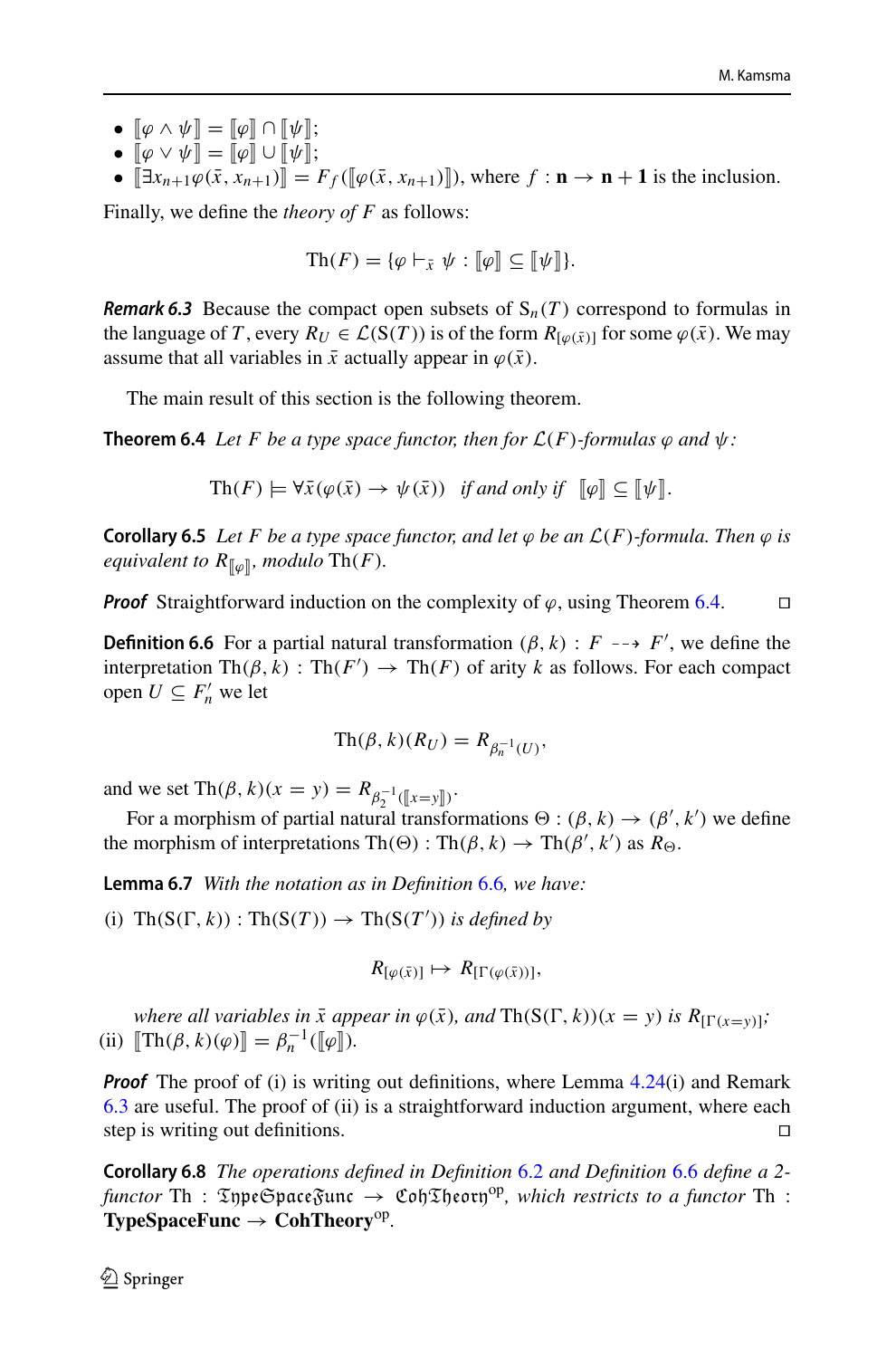*Proof* From Lemma [6.7](#page-19-3) and Theorem [6.4](#page-19-0) it follows that  $Th(\beta, k)$  is indeed an interpretation. All that is left to check is that a natural transformation that satisfies the Beck–Chevalley condition does indeed yield a strong interpretation.

So let  $\beta$  :  $F \to F'$  be a natural transformation satisfying the Beck–Chevalley condition, and let  $e: 2 \rightarrow 2$  be given by  $e(2) = e(1) = 1$ , then:

$$
\beta_2^{-1}([x = y]) = \beta_2^{-1}(F'_e(F'_2)) = F_e(\beta_2^{-1}(F'_2)) = F_e(F_2) = [x = y].
$$

So Th( $\beta$ )( $x = y$ ) is  $R_{x=y}$ , which by Corollary [6.5](#page-19-4) is equivalent to  $x = y$ .

<span id="page-20-0"></span>To prove Theorem [6.4](#page-19-0) we need to introduce the deduction-system for coherent logic [\[14](#page-27-14), Section D1.3]. For ease of reference, and to introduce notation, we recall the rules and axioms here.

**Definition 6.9** The deduction-system for coherent logic has the following rules and axioms. Throughout,  $\bar{x}$  denotes the tuple  $(x_1, \ldots, x_n)$  and  $\varphi$ ,  $\psi$  and  $\chi$  are arbitrary coherent formulas.

(identity) The axiom:  $\varphi \vdash_{\bar{x}} \varphi$ . (substitution) Let  $f : \mathbf{n} \to \mathbf{m}$  be any function, then we have the rule:

$$
\frac{\varphi(x_1,\ldots,x_n)\vdash_{(x_1,\ldots,x_n)}\psi(x_1,\ldots,x_n)}{\varphi(x_{f(1)},\ldots,x_{f(n)})\vdash_{(x_1,\ldots,x_m)}\psi(x_{f(1)},\ldots,x_{f(n)})}
$$

(cut) The rule:

$$
\frac{\varphi\vdash_{\bar{x}}\psi\qquad\psi\vdash_{\bar{x}}\chi}{\varphi\vdash_{\bar{x}}\chi}
$$

(equality1) For all  $1 \le i \le n$ , the axiom:  $\top \vdash_{\bar{x}} x_i = x_i$ . (equality2) For all  $1 \le i, j \le n$ , the axiom:  $(x_i = x_j) \wedge \varphi(x_1, \ldots, x_i, \ldots, x_n) \vdash_{\bar{x}}$  $\varphi(x_1, \ldots, x_i, \ldots, x_n).$ 

(conjunction) The axioms:  $\varphi \vdash_{\bar{x}} \top$ ,  $\varphi \land \psi \vdash_{\bar{x}} \varphi$ ,  $\varphi \land \psi \vdash_{\bar{x}} \psi$ , and the rule:

$$
\frac{\varphi\vdash_{\bar{x}}\psi\qquad \varphi\vdash_{\bar{x}}\chi}{\varphi\vdash_{\bar{x}}\psi\land\chi}
$$

(disjunction) The axioms:  $\perp \vdash_{\bar{x}} \varphi, \varphi \vdash_{\bar{x}} \varphi \lor \psi, \psi \vdash_{\bar{x}} \varphi \lor \psi$ , and the rule:

$$
\frac{\varphi\vdash_{\bar{x}}\chi\qquad\psi\vdash_{\bar{x}}\chi}{\varphi\vee\psi\vdash_{\bar{x}}\chi}
$$

(∃-quantifier) The double rule:

$$
\frac{\varphi(\bar{x}, x_{n+1}) \vdash_{\bar{x}, x_{n+1}} \psi(\bar{x})}{\exists x_{n+1}\varphi(\bar{x}, x_{n+1}) \vdash_{\bar{x}} \psi(\bar{x})}
$$

(distributivity) The axiom:  $\varphi \wedge (\psi \vee \chi) \vdash_{\bar{x}} (\varphi \wedge \psi) \vee (\varphi \wedge \chi)$ . (Frobenius) The axiom:  $\varphi(\bar{x}) \wedge \exists x_{n+1} \psi(\bar{x}, x_{n+1}) \vdash_{\bar{x}} \exists x_{n+1}(\varphi(\bar{x}) \wedge \psi(\bar{x}, x_{n+1})).$ 

<sup>2</sup> Springer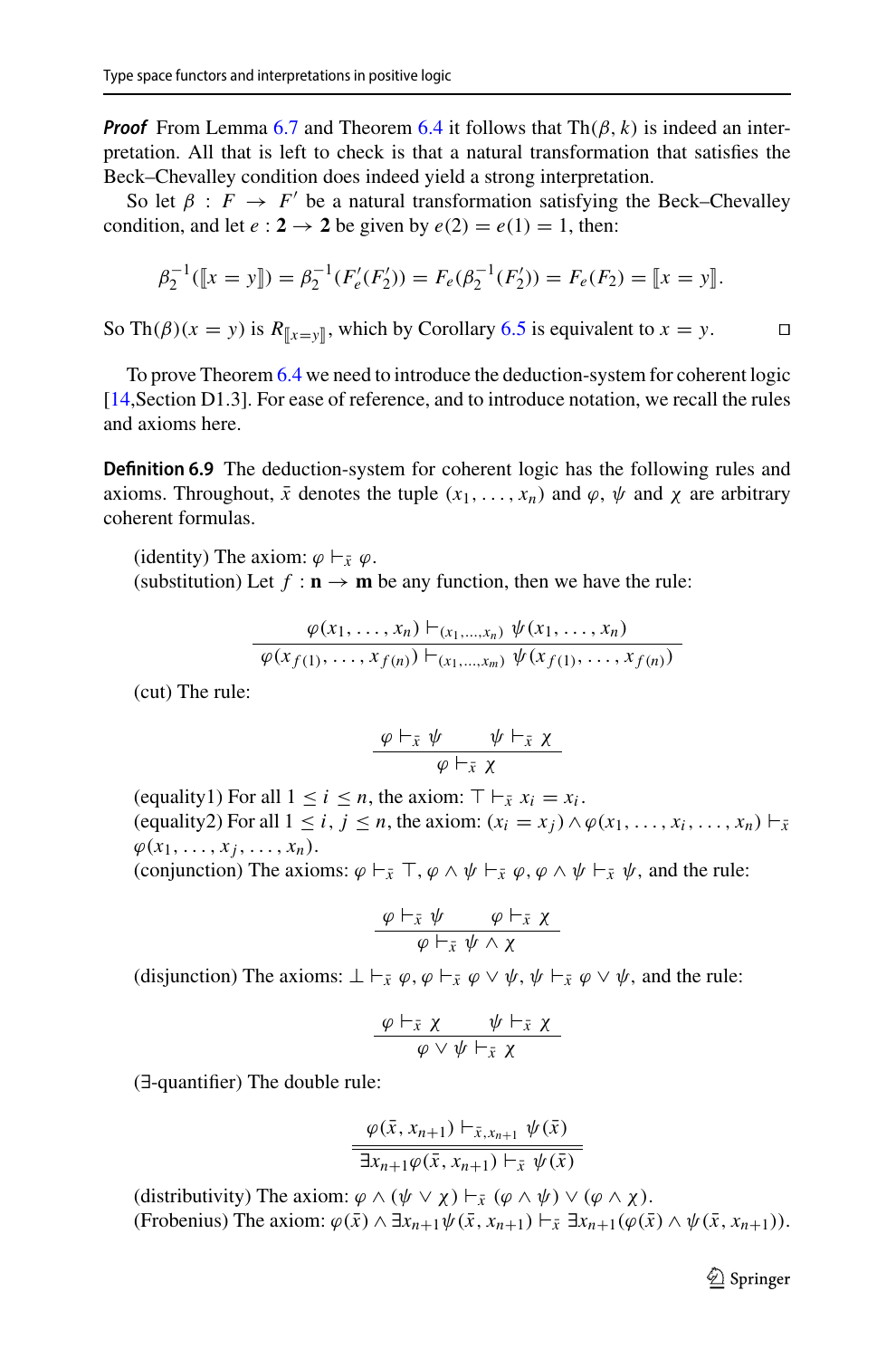Note that the converse of the (distributivity) and (Frobenius) rules can be derived from this system [\[14](#page-27-14),page 832]. We also did not mention terms in our (substitution) rule, because our signature is purely relational.

It should be clear that the deduction-system for coherent logic is sound for classical semantics, in fact it is a subset of the usual classical deduction-system. It turns out that it is also complete, and we get the following fact, which appears as [\[18](#page-27-13),Corollary IX.11.3].

<span id="page-21-0"></span>**Fact 6.10** (Deligne completeness theorem) *Let T be a coherent theory. A sequent*  $\varphi(\bar{x}) \vdash_{\bar{x}} \psi(\bar{x})$  *can be deduced from T in the deduction-system for coherent logic if and only if*  $T \models \forall \bar{x}(\varphi(\bar{x}) \rightarrow \psi(\bar{x})).$ 

<span id="page-21-1"></span>**Lemma 6.11** *Let* F *be a type space functor, and let*  $\varphi$  *be an n-ary formula in*  $\mathcal{L}(F)$ *. Then for every*  $f : \mathbf{n} \to \mathbf{m}$ *, we have* 

$$
F_f^{-1}([\![\varphi(x_1,\ldots,x_n)]\!])=[[\![\varphi(x_{f(1)},\ldots,x_{f(n)})\!]]
$$

*Proof* By induction on the complexity of the formula. The non-trivial cases are the equality symbol and existential quantification. In both cases we use that *F* satisfies Beck–Chevalley, by constructing the pushout of either f and  $e : \mathbf{n} \to \mathbf{n}$  or f and the inclusion  $\mathbf{n} \to \mathbf{n} + \mathbf{1}$ .

<span id="page-21-2"></span>**Proposition 6.12** *Let F be a type space functor, then* Th(*F*)*is closed under deductions in the deduction-system for coherent logic. That is, if*  $\varphi$  *and*  $\psi$  *are*  $\mathcal{L}(F)$ *-formulas, then we can deduce*  $\varphi \vdash_{\bar{x}} \psi$  *from*  $\text{Th}(F)$  *precisely when*  $\llbracket \varphi \rrbracket \subseteq \llbracket \psi \rrbracket$ .

*Proof* By definition we have that  $\varphi \vdash_{\bar{x}} \psi$  is in Th(*F*) if  $[\![\varphi]\!] \subseteq [\![\psi]\!]$ . For the converse, we prove that  $Th(F)$  contains all the axioms mentioned in Definition [6.9](#page-20-0) and that it is closed under all the rules mentioned in that definition.

The rules (identity), (cut), (equality1), (conjunction), (disjunction) and (distributivity) follow directly from the definition of  $Th(F)$ . The (substitution) rule follows from Lemma [6.11.](#page-21-1)

For ( $\exists$ -quantifier) and (Frobenius) we let  $f : \mathbf{n} \to \mathbf{n} + \mathbf{1}$  be the inclusion. Then the former is precisely the adjunction  $F_f \dashv F_f^{-1}$ , and the latter follows from the fact that this adjunction satisfies the Frobenius condition (Proposition [5.3\)](#page-16-0).

Finally, we have to check (equality2). Let  $e : \mathbf{n} \to \mathbf{n}$  be the map that sends *i* to *j* and is the identity everywhere else. We have  $\llbracket x_i = x_j \rrbracket = F_e(F_n)$  and  $[$ *φ*(*x*<sub>1</sub>, ..., *x*<sub>*j*</sub>, *x*<sub>*j*</sub>, ..., *x<sub>n</sub>*) $]$  $= F_e^{-1}$ ( $[$  $|$  $φ(x_1, ..., x_i, x_j, ..., x_n)$  $]$ ). So, we have

$$
[[ (x_i = x_j) \wedge \varphi(x_1, \ldots, x_i, x_j, \ldots, x_n)]] = F_e(F_n) \cap [[\varphi(x_1, \ldots, x_i, x_j, \ldots, x_n)]]
$$

By the Frobenius condition (Proposition [5.3\)](#page-16-0) this is equal to

$$
F_e(F_n \cap F_e^{-1}(\llbracket \varphi(x_1,\ldots,x_i,x_j,\ldots,x_n)\rrbracket)) = F_e(\llbracket \varphi(x_1,\ldots,x_j,x_j,\ldots,x_n)\rrbracket).
$$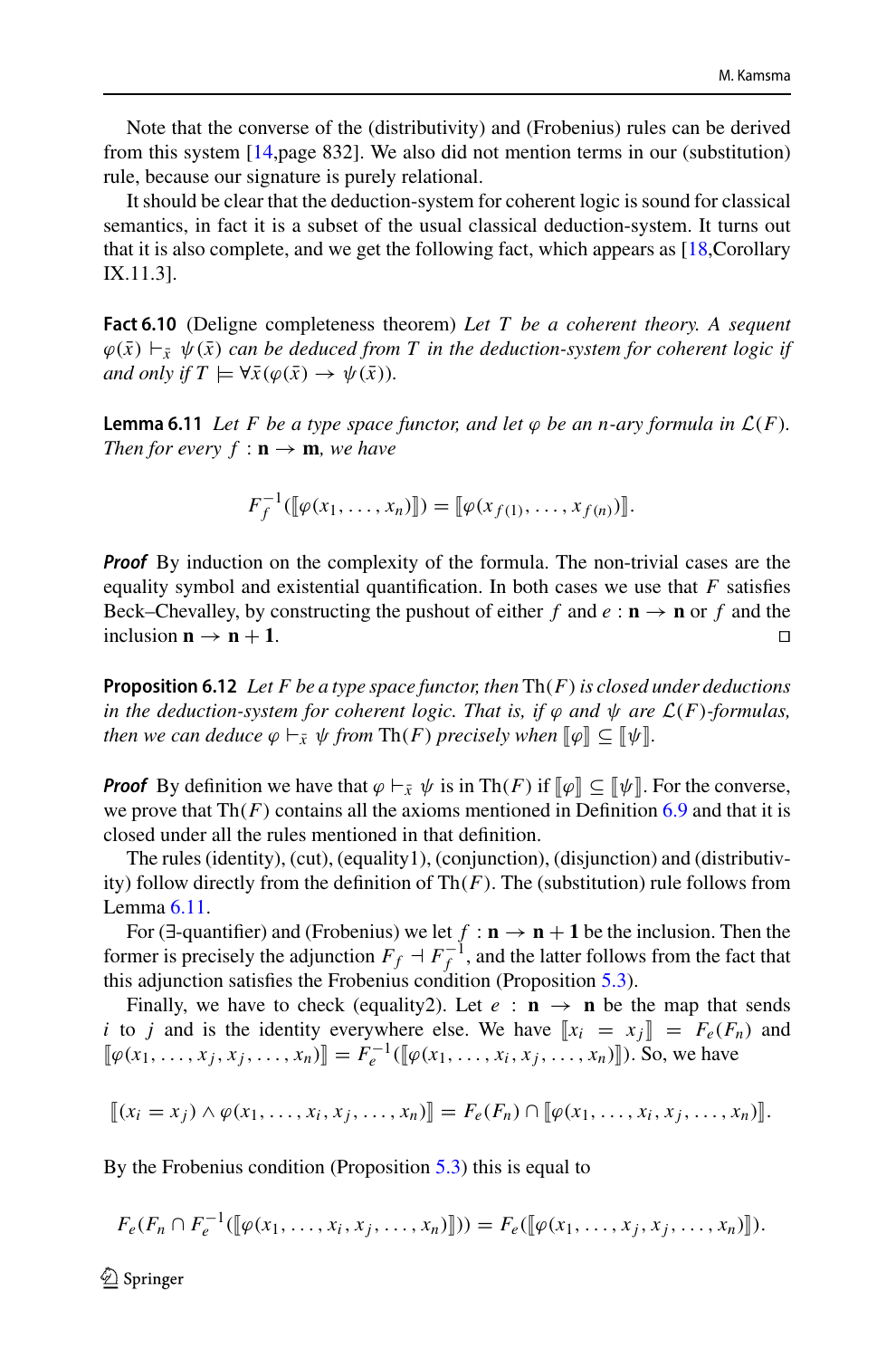Note that  $[\![\varphi(x_1, \ldots, x_j, x_j, \ldots, x_n)]\!] = F_e^{-1}([\![\varphi(x_1, \ldots, x_j, x_j, \ldots, x_n)]\!])$ , either using Lemma  $6.11$  or the fact that  $e$  is idempotent. So we conclude that indeed

$$
[[ (xi = xj) \wedge \varphi(x1,...,xi, xj,...,xn)]]
$$
  
=  $F_e([\varphi(x_1,...,x_j, x_j,...,x_n)]])$   
=  $F_e(F_e^{-1}([\varphi(x_1,...,x_j, x_j,...,x_n)]))$   
 $\subseteq [\varphi(x_1,...,x_j, x_j,...,x_n))].$ 

 $\Box$ 

*Proof of Theorem [6.4](#page-19-0)* Combine Proposition [6.12](#page-21-2) and Fact [6.10.](#page-21-0)

#### <span id="page-22-0"></span>**7 The 2-equivalence**

We recall the statement of the main theorem. Note that both Corollary [1.2](#page-2-1) and Corollary [1.3](#page-2-2) follow directly, using Fact [4.4\(](#page-8-1)ii) and Corollary [5.7](#page-18-3) respectively.

*Theorem [1.1,](#page-2-0) repeated. The 2-functors*

$$
S: \mathfrak{Coh}\mathfrak{Theorn}^{\mathrm{op}} \rightleftarrows \mathfrak{TypeSpace}\mathfrak{Func}: \mathrm{Th}
$$

*form a 2-equivalence of 2-categories, which restricts to an equivalence*

**S** : **CohTheory<sup>op</sup>**  $\rightleftharpoons$  **<b>TypeSpaceFunc** : Th

*Proof* We construct 2-natural isomorphisms Th( $S(T)$ )  $\cong T$  and  $S(Th(F)) \cong F$ . Since these isomorphisms will also live in **CohTheory** and **TypeSpaceFunc** respectively, this proves both equivalences at the same time. Throughout this proof, when we write  $\varphi(\bar{x})$  for some formula  $\varphi$ , we mean that all variables in  $\bar{x}$  actually appear in  $\varphi$ .

**The isomorphism** Th( $S(T)$ )  $\cong T$ . We start by defining a strong interpretation  $\Gamma_T$ : Th(S(*T*))  $\rightarrow$  *T* as follows: for  $R_{\lceil \omega(\bar{x}) \rceil} \in \mathcal{L}(S(T))$  we set  $\Gamma_T(R_{\lceil \omega(\bar{x}) \rceil}) = \varphi(\bar{x})$ . Note that by Remark [6.3](#page-19-2) this covers all relation symbols in  $\mathcal{L}(S(T))$ . For a formula  $\psi(\bar{x})$  in  $\mathcal{L}(S(T))$ , we easily see by induction that  $[\Gamma_T(\psi(\bar{x}))] = [\psi(\bar{x})]$ . So by Theorem [6.4,](#page-19-0) we have

$$
\begin{aligned} \text{Th}(S(T)) &\models \forall \bar{x}(\psi(\bar{x}) \to \chi(\bar{x})) \\ &\iff \llbracket \psi \rrbracket \subseteq \llbracket \chi \rrbracket \\ &\iff [\Gamma_T(\psi)] \subseteq [\Gamma_T(\chi)] \\ &\iff T \models \forall \bar{x}(\Gamma_T(\psi)(\bar{x}) \to \Gamma_T(\chi)(\bar{x})). \end{aligned}
$$

So  $\Gamma_T$  is indeed a strong interpretation, and in particular an isomorphism.

Naturality in 1-cells for  $\Gamma_T$  follows from Lemma [6.7.](#page-19-3) For  $(\Delta, k) : T \to T'$ :

$$
\Delta(\Gamma_T(R_{[\varphi(\bar{x})]})) = \Delta(\varphi(\bar{x})) = \Gamma_{T'}(R_{[\Delta(\varphi(\bar{x}))]}) = \Gamma_{T'}(\text{Th}(S(\Delta, k))(R_{[\varphi(\bar{x})]})).
$$

 $\circled{2}$  Springer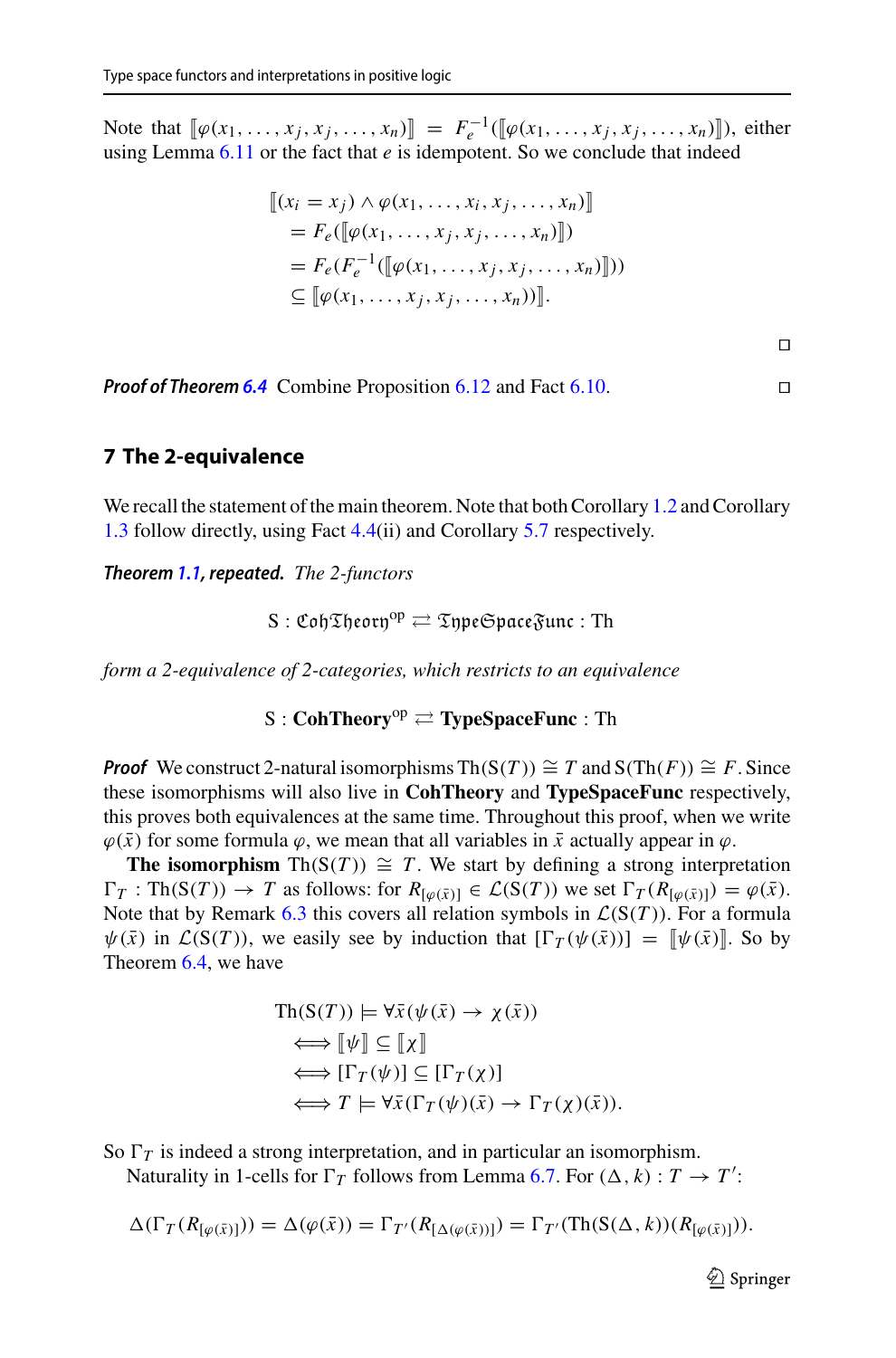Naturality in 2-cells amounts to writing down the relevant square and then writing out the definitions.

**The isomorphism**  $S(Th(F)) \cong F$ . We define  $\beta_F : S(Th(F)) \to F$  as follows. Let  $n \geq 0$ , and let  $p \in S_n(\text{Th}(F))$ . We claim that

$$
\mathcal{U}_p = \{U \in \mathcal{K}^o(F_n) : R_U \in p\}
$$

is a prime filter on  $K^o(F_n)$ . Clearly  $\emptyset \notin \mathcal{U}_p$ , because p is consistent. For  $U \subseteq V$ , we have by definition of Th(*F*) that Th(*F*)  $\models \forall \bar{x}(R_U(\bar{x}) \rightarrow R_V(\bar{x}))$ . So if  $U \in \mathcal{U}_p$ , we also have  $V \in U_p$ . Similarly, we have that  $R_{U \cap V}$  and  $R_{U \cup V}$  are equivalent to  $R_U \wedge R_V$ and  $R_U \vee R_V$  respectively, modulo Th(*F*). From which it quickly follows that  $U_p$  is a prime filter.

By the Stone duality  $\mathcal{U}_p$  corresponds to an element in  $F_n$ . With some abuse of notation we will identify this element with  $\mathcal{U}_p$ , and we set  $\beta_{F,n}(p) = \mathcal{U}_p$ .

We check that  $\beta_{F,n}$  is a homeomorphism, and that it is natural *n*. Since homeomorphisms are spectral maps, and natural isomorphisms always satisfy Beck– Chevalley, we then know that  $\beta_F$  is indeed an isomorphism in  $\mathfrak{TypeSpace}$  function **TypeSpaceFunc**. To check that  $\beta$  is a 2-natural transformation, one only needs write out the definitions to see that the relevant diagrams commute, which we omit.

*Homeomorphism* We first prove that  $\beta_{F,n}$  is continuous. Let *U* be a compact open set in  $F_n$ , then

$$
p \in \beta_{F,n}^{-1}(U) \iff \beta_{F,n}(p) \in U \iff U \in \mathcal{U}_p \iff R_U \in p \iff p \in [R_U].
$$

So  $\beta_{F,n}^{-1}(U) = [R_U]$ , and so we see that  $\beta_{F,n}$  is indeed continuous.

Next we define a map  $g : F_n \to S(Th(F_n))$  that will be the inverse of  $\beta_{F,n}$ . Let  $q \in F_n$ , and define the set of first-order formulas:

$$
P_q = \text{Th}(F) \cup \{ R_U(\bar{x}) : q \in U \} \cup \{ \neg R_V(\bar{x}) : q \notin V \}.
$$

We claim that  $P_q$  is consistent. Clearly, Th( $F$ ) is consistent, because otherwise  $F_n$ would be empty. If  $P_q$  would be inconsistent, then by compactness there would be  $U_1, \ldots, U_k, V_1, \ldots, V_m \in \mathcal{K}^o(F_n)$ , such that

$$
\mathrm{Th}(F) \models \neg \exists \bar{x} (R_{U_1}(\bar{x}) \land \ldots \land R_{U_k}(\bar{x}) \land \neg R_{V_1}(\bar{x}) \land \ldots \land \neg R_{V_m}(\bar{x})),
$$

which is equivalent to

$$
\mathrm{Th}(F) \models \forall \bar{x}(R_{U_1}(\bar{x}) \wedge \ldots \wedge R_{U_k}(\bar{x}) \rightarrow R_{V_1}(\bar{x}) \vee \ldots \vee R_{V_m}(\bar{x})).
$$

By Theorem [6.4,](#page-19-0) this would mean that  $U_1 \cap \ldots \cap U_k \subseteq V_1 \cup \ldots \cup V_k$ . However, by construction we have  $q \in U_1 \cap ... \cap U_k$  and  $q \notin V_1 \cup ... \cup V_k$ . We thus arrive at a contradiction and conclude that  $P_q$  must be consistent. Let  $\bar{a}$  in some model *M* of Th(*F*) realise  $P_q$ , then we set  $g(q) = \text{ctp}^M(\bar{a})$ . This is well-defined, because every *n*-ary formula in  $\mathcal{L}(F)$  is equivalent to an *n*-ary relation symbol (by Corollary [6.5\)](#page-19-4), and for every *n*-ary relation symbol, *Pq* contains that symbol or its negation. In particular,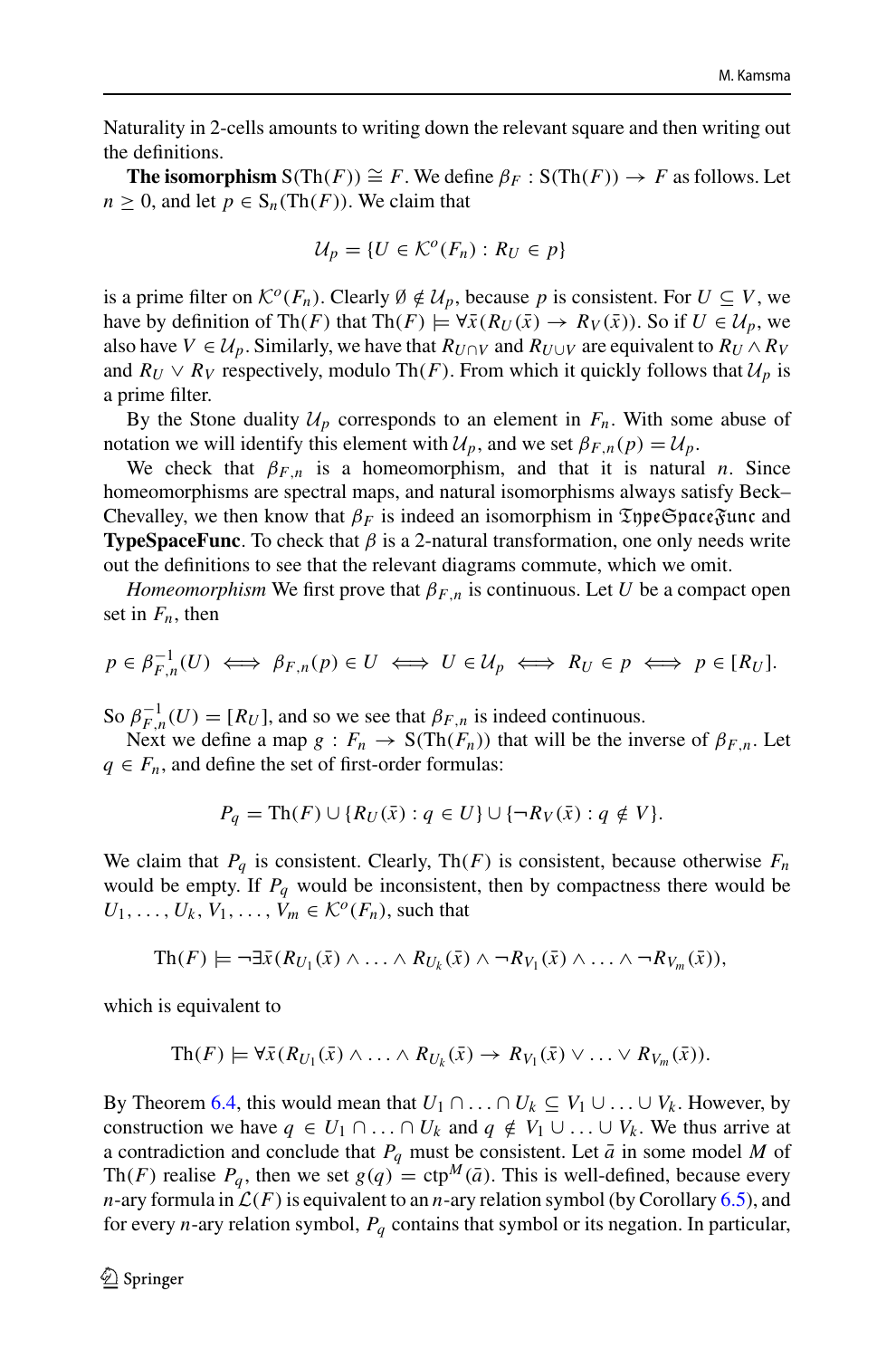$ctp^{M}(a)$  is determined by  ${R_U(x) : q \in U}$ , which is essentially the prime filter corresponding to *q* (under the Stone duality). So *g* is indeed the inverse function for  $\beta_{F,n}$ . We are left to check that *g* is continuous. For this we let  $[R_U]$  be any compact open subset of  $S_n(Th(F))$  (by a combination of Fact [4.4\(](#page-8-1)i) and Corollary [6.5,](#page-19-4) every compact open subset is of that form), then we have:

$$
q \in g^{-1}([R_U]) \iff g(q) \in [R_U] \iff R_U \in g(q) \iff q \in U.
$$

So we have  $g^{-1}([R_U]) = U$ , and we conclude that *g* is indeed continuous and thus that  $\beta_{F,n}$  is a homeomorphism.

*Naturality in n* Let  $f : \mathbf{n} \to \mathbf{m}$  be any function. We again abuse notation, and identify elements in the spectral spaces with their corresponding prime filters. Writing out definitions we obtain

$$
F_f(\beta_{F,m}(p)) = \{ U \in \mathcal{K}^o(F_n) : R_{F_f^{-1}(U)}(x_1, ..., x_m) \in p \},\
$$
  

$$
\beta_{F,n}(S_f(Th(F))(p)) = \{ U \in \mathcal{K}^o(F_n) : R_U(x_{f(1)}, ..., x_{f(n)}) \in p \}.
$$

 $\text{By definition } [R_{F_f^{-1}(U)}(x_1, \ldots, x_m)] = [R_U(x_{f(1)}, \ldots, x_{f(n)})]$ , so by Theorem [6.4](#page-19-0) these are equivalent formulas and hence  $F_f(\beta_{F,m}(p)) = \beta_{F,n}(S_f(Th(F))(p)).$ 

#### <span id="page-24-0"></span>**8 Classifying toposes**

There is an obvious connection between  $\mathfrak{C}$  of  $\mathfrak{Top}$  and the 2-category  $\mathfrak{Top}$  of (Grothendieck) toposes, via classifying toposes. In this section we will briefly sketch this connection in terms of a pseudofunctor **Set**[−] :  $\mathfrak{C}$ *oh* $\mathfrak{D}$ *heory*<sup>op</sup>  $\rightarrow$   $\mathfrak{Topos}.$  It is beyond the scope of this paper to study this pseudofunctor any further. We do provide a quick example (Example [8.4\)](#page-25-1) why it cannot be a biequivalence, even after restricting its codomain.

We briefly recall the definition of a classifying topos, for more information we refer to [\[14,](#page-27-14)Section D3] and [\[5](#page-27-15)]. The *classifying topos of T* is defined to be the topos **Set**[*T* ] such that there is a natural equivalence

$$
T\text{-}\mathbf{Mod}(\mathcal{E}) \simeq \mathbf{Hom}(\mathcal{E}, \mathbf{Set}[T]),
$$

where  $T \cdot \text{Mod}(\mathcal{E})$  is the category of models of  $T$  internal to  $\mathcal{E}$ . It follows that there must be a *generic model*  $G_T$  in  $\text{Set}[T]$ , corresponding to the identity morphism, such that for any geometric morphism  $f : \mathcal{E} \to \mathbf{Set}[T]$  the corresponding model is given by  $f^*(G_T)$ .

**Definition 8.1** Every coherent theory *T* has a classifying topos **Set**[*T* ]. We extend this to a pseudofunctor **Set**[−] : CohTheoryop <sup>→</sup> Topos by describing what it does on 1-cells and 2-cells.

Let  $(\Gamma, k) : T \to T'$  be an interpretation, and let M be a model of T' in some topos  $\mathcal{E}$ . Then we can carry out the construction from Remark [3.2](#page-5-2) internally in  $\mathcal{E}$  to obtain a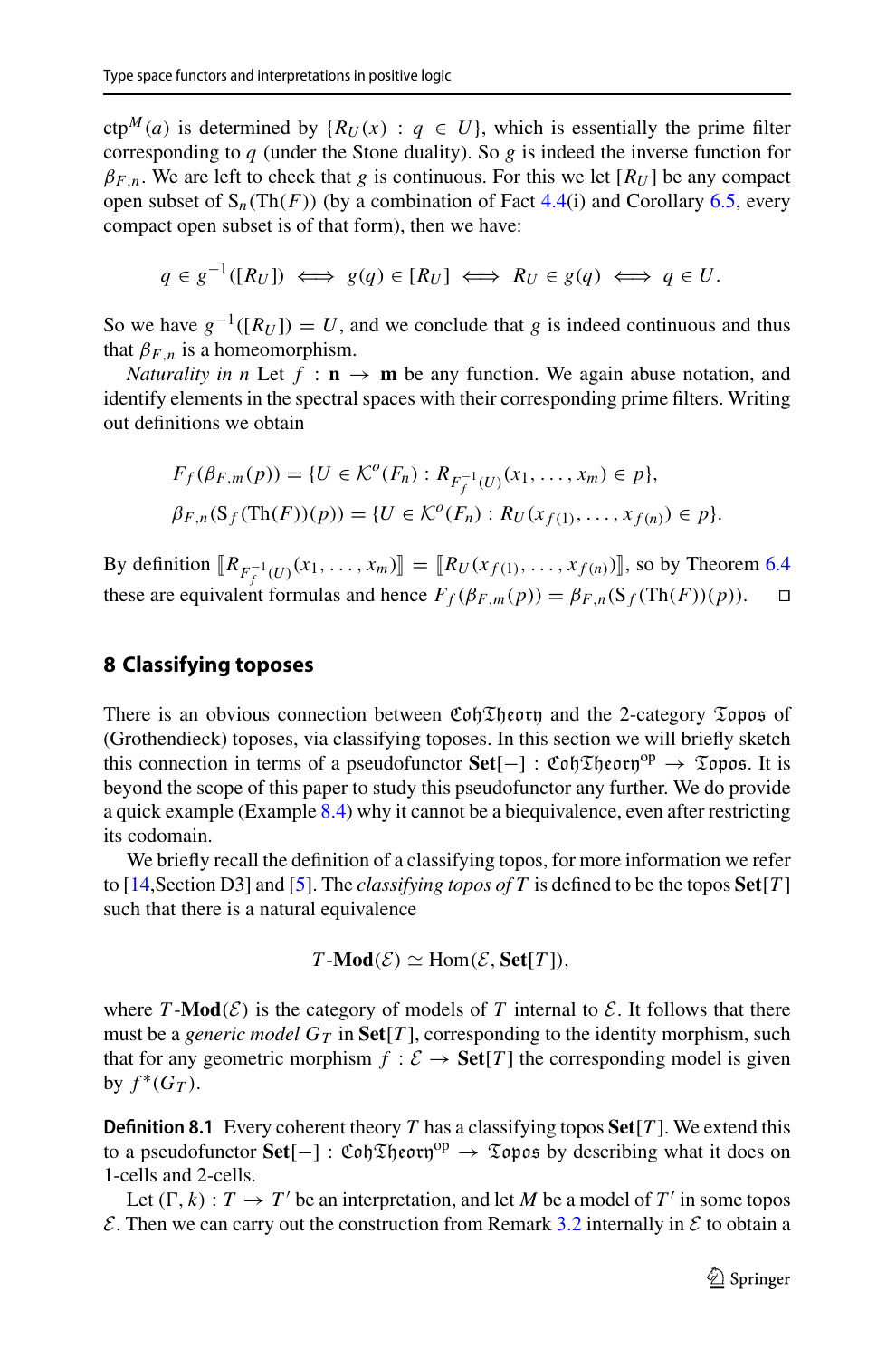model  $\Gamma^*(M)$  of *T* in *E*. In particular, if we consider  $G_T$  in  $\text{Set}[T']$ , then we obtain a model  $\Gamma^*(G_{T'})$  of *T* in **Set**[*T'*]. Under the equivalence

<span id="page-25-2"></span>
$$
T\text{-}\mathbf{Mod}(\mathbf{Set}[T']) \simeq \text{Hom}(\mathbf{Set}[T'], \mathbf{Set}[T]),\tag{1}
$$

this model corresponds to a geometric morphism  $\textbf{Set}[\Gamma, k] : \textbf{Set}[T'] \rightarrow \textbf{Set}[T]$ .

Let  $\theta : (\Gamma, k) \to (\Gamma', k')$  be a morphism of interpretations from *T* to *T'*. Carrying out the construction from Remark  $3.5$  internally in  $\text{Set}[T']$  we get an internal homomorphism  $f_{\theta} : \Gamma^*(G_{T'}) \to \Gamma'^*(G_{T'})$ . Under the equivalence in [\(1\)](#page-25-2), this corresponds to a natural transformation  $\textbf{Set}[\theta] : \textbf{Set}[\Gamma, k] \to \textbf{Set}[\Gamma', k']$ .

<span id="page-25-0"></span>*Remark 8.2* In the topos-theoretic setting an interpretation (of coherent theories) is often defined as a coherent functor between the syntactic categories, see e.g. [\[5](#page-27-15),Definition 1.4.12]. This forces the equality symbol to be interpreted as the equality symbol on some definable set. This is thus weaker than our definition of interpretation, where it could be a definable equivalence relation in general. So the temptation to define **Set**[−] via syntactic categories must be resisted.

Even if we restrict codomain of **Set**[−] to coherent toposes (those toposes that classify a coherent theory), it cannot be a biequivalence.

**Definition 8.3** ([\[5](#page-27-15),Definition 2.2.1]) We call two theories *T* and *T' Morita-equivalent* if their classifying toposes are equivalent:  $\textbf{Set}[T] \simeq \textbf{Set}[T']$ . Equivalently, this means that they have equivalent categories of models in every topos  $\mathcal{E}$ , natural in  $\mathcal{E}$ . That is, we have  $T \text{-}Mod(\mathcal{E}) \simeq T' \text{-}Mod(\mathcal{E})$ , natural in  $\mathcal{E}$ .

For those that are more familiar with model-theoretic constructs, there is another way of characterising Morita-equivalence. Recall that for a theory *T* the *syntactic cat* $egory C_T$  has formulas as objects and definable functions as arrows. One can then form the so-called *pretopos completion*  $P(\mathcal{C}_T)$  (see e.g. [\[5,](#page-27-15) Remark 1.3.18(a)]). Two theories  $T$  and  $T'$  are then Morita-equivalent if and only if the corresponding pretopos completions are equivalent as categories, so  $P(C_T) \simeq P(C_{T'})$  (see e.g. [\[20,](#page-27-16)Corollary 4.9]). Forming the pretopos completion amounts to adding disjoint unions and coequalizers of equivalence relations. So this is very similar to the  $(-)$ <sup>eq</sup>-construction in model the-ory (see e.g. [\[11](#page-27-12),page 151]), only in constructing  $P(C_T)$  we also add disjoint unions. This last difference will be precisely the obstacle, as we will see below.

<span id="page-25-1"></span>It is well-known that Morita-equivalence is weaker than being bi-interpretable. We provide a basic counterexample. More elaborate examples can be found in [\[7](#page-27-17), [8](#page-27-18)].

**Example 8.4** For a distributive lattice  $L$ , let  $T(L)$  be the (propositional) theory of that lattice. That is, we have a propositional symbol  $R_a$  for each  $a \in L$ , and

$$
T(L) = \{\neg \exists x (x = x)\} \cup \{R_a \rightarrow R_b : a \leq b \text{ in } L\}.
$$

Let  $\mathcal{O}(\mathbb{R})$  be the lattice of open subsets of  $\mathbb{R}$ , and let  $\mathcal{B} \subseteq \mathcal{O}(\mathbb{R})$  be a countable basis. Then **Set**[ $T(\mathcal{O}(\mathbb{R}))$ ] and **Set**[ $T(\mathcal{B})$ ] are both the topos of sheaves on R. So  $T(\mathcal{O}(\mathbb{R}))$ and  $T(\mathcal{B})$  are Morita-equivalent. However, they can never be bi-interpretable. To see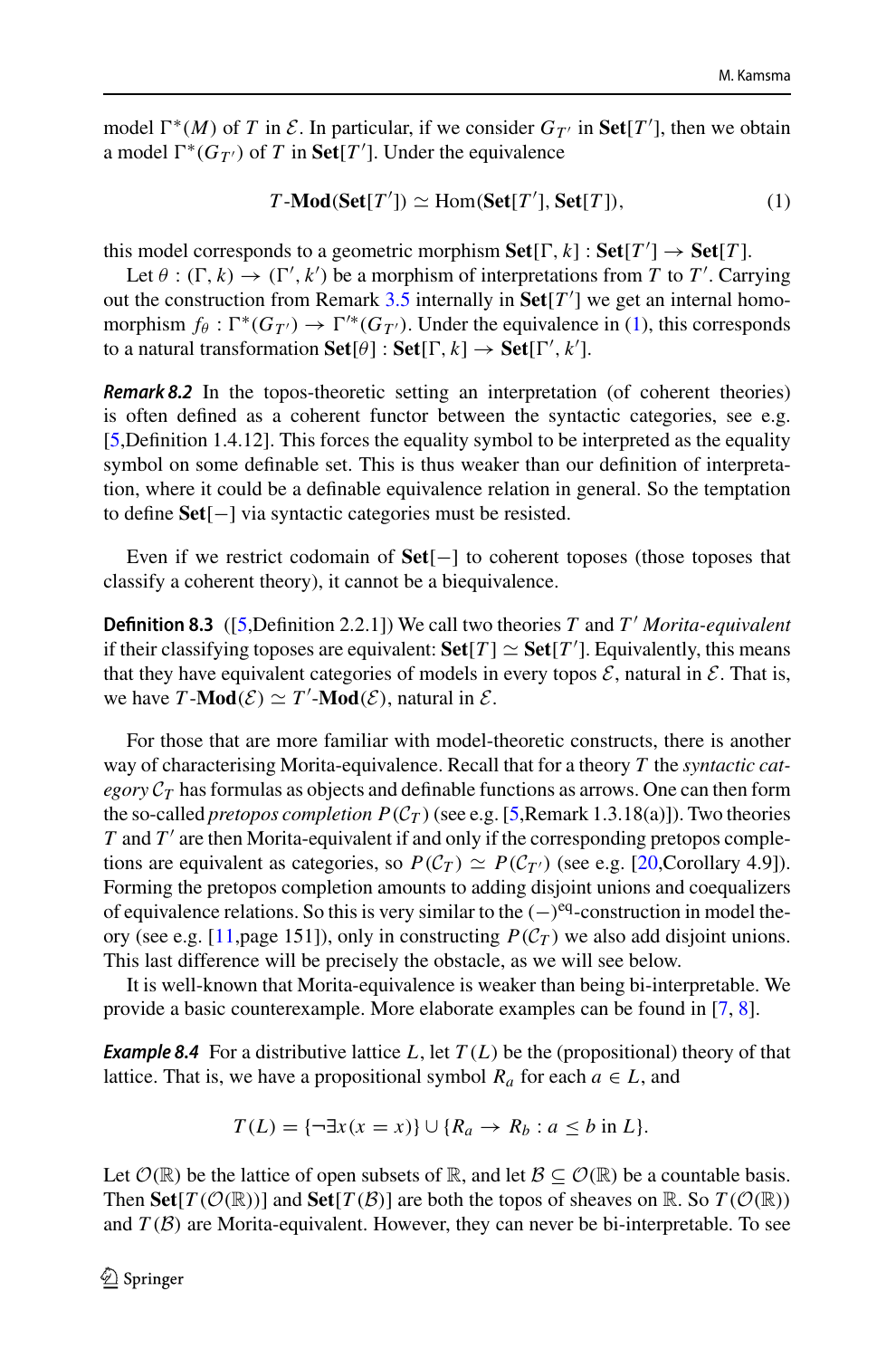this, let  $(\Gamma, k)$ :  $T(\mathcal{O}(\mathbb{R})) \rightleftarrows T(\mathcal{B})$ :  $(\Delta, \ell)$  be any two interpretations. Then by the pigeonhole principle, there must be different opens *U*,  $V \subseteq \mathbb{R}$  such that  $\Gamma(R_U) =$  $\Gamma(R_V)$ , hence  $\Delta \Gamma(R_U) = \Delta \Gamma(R_V)$ . So  $(\Delta \Gamma, k\ell)$  cannot be isomorphic to the identity interpretation, because that would mean that  $R_U$  is equivalent to  $\Delta \Gamma(R_U) = \Delta \Gamma(R_V)$ , and hence to  $R_V$ .

If we restrict to a certain class of theories, these counterexamples go away.

**Definition 8.5** Call a theory *T* positively disjoint if there are formulas  $\varphi(\bar{x})$  and  $\psi(\bar{x})$ such that  $T \models \exists \bar{x} \varphi(\bar{x}) \land \exists \bar{x} \psi(\bar{x})$  and  $T \models \forall \bar{x} \neg (\varphi(\bar{x}) \land \psi(\bar{x})).$ 

From [\[17](#page-27-19), Proposition 5.11] we essentially get the following fact. The fact independently also appears in [\[21](#page-27-20)].

**Fact 8.6** *If T and T' are positively disjoint theories, then they are Morita equivalent if and only if they are bi-interpretable.*

We make two remarks about this fact. The first is that they require that  $T \models \exists x y (x \neq 0)$ *y*) and similar for *T'*, instead of being positively disjoint. The inequality symbol is a problem for positive logic, hence the notion of positively disjoint theories. Their proof is easily adjusted. The point is that we can encode so-called "coproduct sorts".

The second remark is that their notion ofMorita equivalence is based on the syntactic definition from [\[1\]](#page-27-21) and it is for first-order theories. In [\[20\]](#page-27-16) this is called *T-Morita equivalence* and they establish a connection with coherent theories and classifying toposes. That is, they prove that for coherent theories T-Morita equivalence coincides with having the same classifying topos (which they call *J-Morita equivalence*). They also prove that a first-order theory is T-Morita equivalent to its Morleyisation.

**Question 8.7** Aside from reflecting equivalences, what nice properties does **Set**[−] have when restricted to positively disjoint theories?

**Acknowledgements** I would like to thank my supervisor, Jonathan Kirby, for his feedback. Considering the 2-categorical setting was also his idea. I would also like to thank the anonymous referee for their feedback which helped improve the presentation of this paper, and for suggesting the equivalence in Proposition [4.14.](#page-11-0) This paper is part of a Ph.D. project at the UEA (University of East Anglia), and as such is supported by a scholarship from the UEA.

**Data availability statement** Data sharing not applicable to this article as no datasets were generated or analysed during the current study.

**Open Access** This article is licensed under a Creative Commons Attribution 4.0 International License, which permits use, sharing, adaptation, distribution and reproduction in any medium or format, as long as you give appropriate credit to the original author(s) and the source, provide a link to the Creative Commons licence, and indicate if changes were made. The images or other third party material in this article are included in the article's Creative Commons licence, unless indicated otherwise in a credit line to the material. If material is not included in the article's Creative Commons licence and your intended use is not permitted by statutory regulation or exceeds the permitted use, you will need to obtain permission directly from the copyright holder. To view a copy of this licence, visit [http://creativecommons.org/licenses/by/4.0/.](http://creativecommons.org/licenses/by/4.0/)